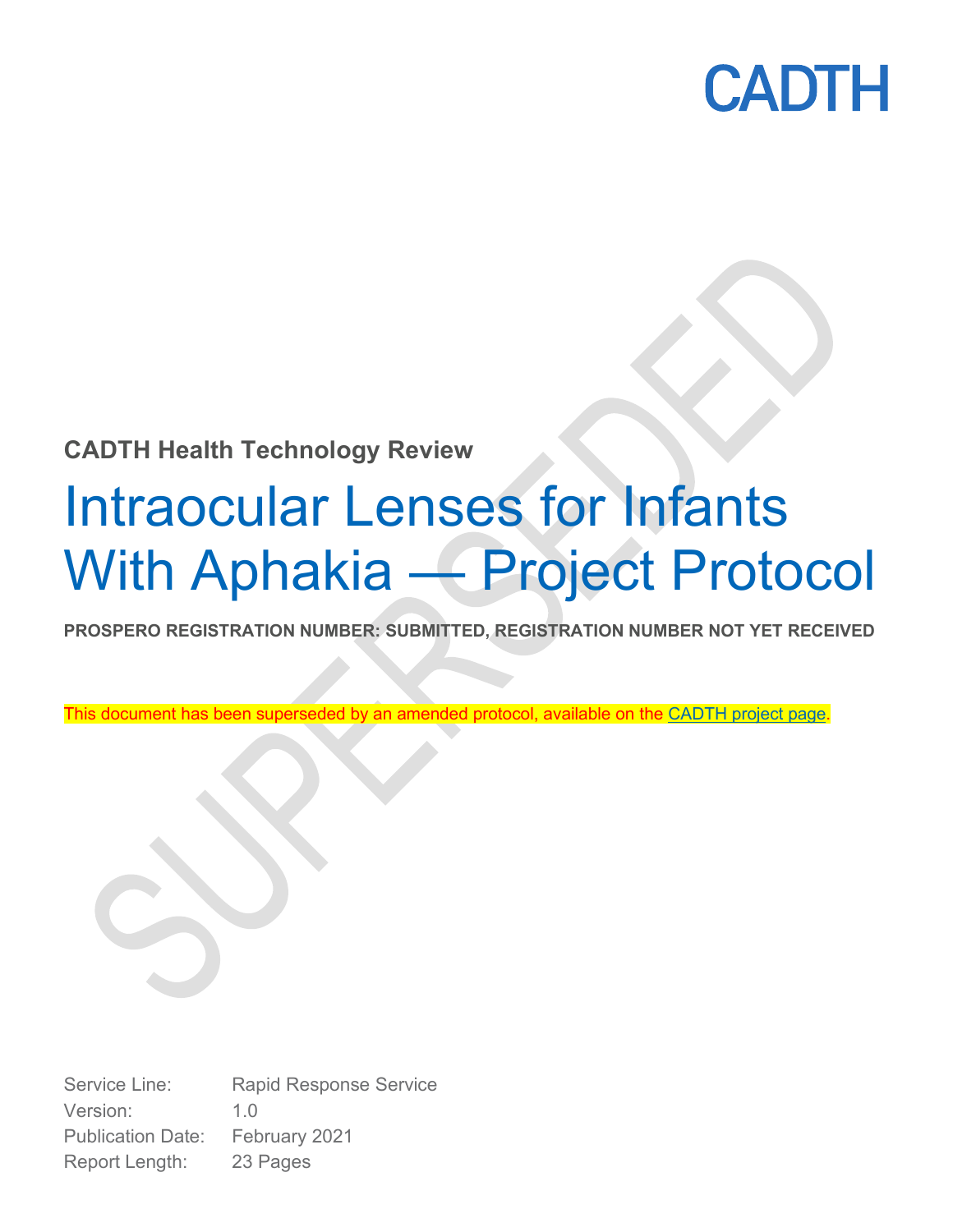

**Cite As:** *Intraocular Lenses for Infants With Aphakia — Project Protocol*. Ottawa: CADTH; 2021 Feb. (CADTH Rapid Response report: systematic review project protocol).

#### **ISSN:** 1927-0127 (online)

**Disclaimer:** The information in this document is intended to help Canadian health care decision-makers, health care professionals, health systems leaders, and policy-makers make well-informed decisions and thereby improve the quality of health care services. While patients and others may access this document, the document is made available for informational purposes only and no representations or warranties are made with respect to its fitness for any particular purpose. The information in this document should not be used as a substitute for professional medical advice or as a substitute for the application of clinical judgment in respect of the care of a particular patient or other professional judgment in any decision-making process. The Canadian Agency for Drugs and Technologies in Health (CADTH) does not endorse any information, drugs, therapies, treatments, products, processes, or services.

While care has been taken to ensure that the information prepared by CADTH in this document is accurate, complete, and up-to-date as at the applicable date the material was first published by CADTH, CADTH does not make any guarantees to that effect. CADTH does not guarantee and is not responsible for the quality, currency, propriety, accuracy, or reasonableness of any statements, information, or conclusions contained in any third-party materials used in preparing this document. The views and opinions of third parties published in this document do not necessarily state or reflect those of CADTH.

CADTH is not responsible for any errors, omissions, injury, loss, or damage arising from or relating to the use (or misuse) of any information, statements, or conclusions contained in or implied by the contents of this document or any of the source materials.

This document may contain links to third-party websites. CADTH does not have control over the content of such sites. Use of third-party sites is governed by the third-party website owners' own terms and conditions set out for such sites. CADTH does not make any guarantee with respect to any information contained on such third-party sites and CADTH is not responsible for any injury, loss, or damage suffered as a result of using such third-party sites. CADTH has no responsibility for the collection, use, and disclosure of personal information by third-party sites.

Subject to the aforementioned limitations, the views expressed herein are those of CADTH and do not necessarily represent the views of Canada's federal, provincial, or territorial governments or any third party supplier of information.

This document is prepared and intended for use in the context of the Canadian health care system. The use of this document outside of Canada is done so at the user's own risk.

This disclaimer and any questions or matters of any nature arising from or relating to the content or use (or misuse) of this document will be governed by and interpreted in accordance with the laws of the Province of Ontario and the laws of Canada applicable therein, and all proceedings shall be subject to the exclusive jurisdiction of the courts of the Province of Ontario, Canada.

The copyright and other intellectual property rights in this document are owned by CADTH and its licensors. These rights are protected by the Canadian *Copyright Act* and other national and international laws and agreements. Users are permitted to make copies of this document for non-commercial purposes only, provided it is not modified when reproduced and appropriate credit is given to CADTH and its licensors.

**About CADTH:** CADTH is an independent, not-for-profit organization responsible for providing Canada's health care decision-makers with objective evidence to help make informed decisions about the optimal use of drugs, medical devices, diagnostics, and procedures in our health care system.

**Funding:** CADTH receives funding from Canada's federal, provincial, and territorial governments, with the exception of Quebec.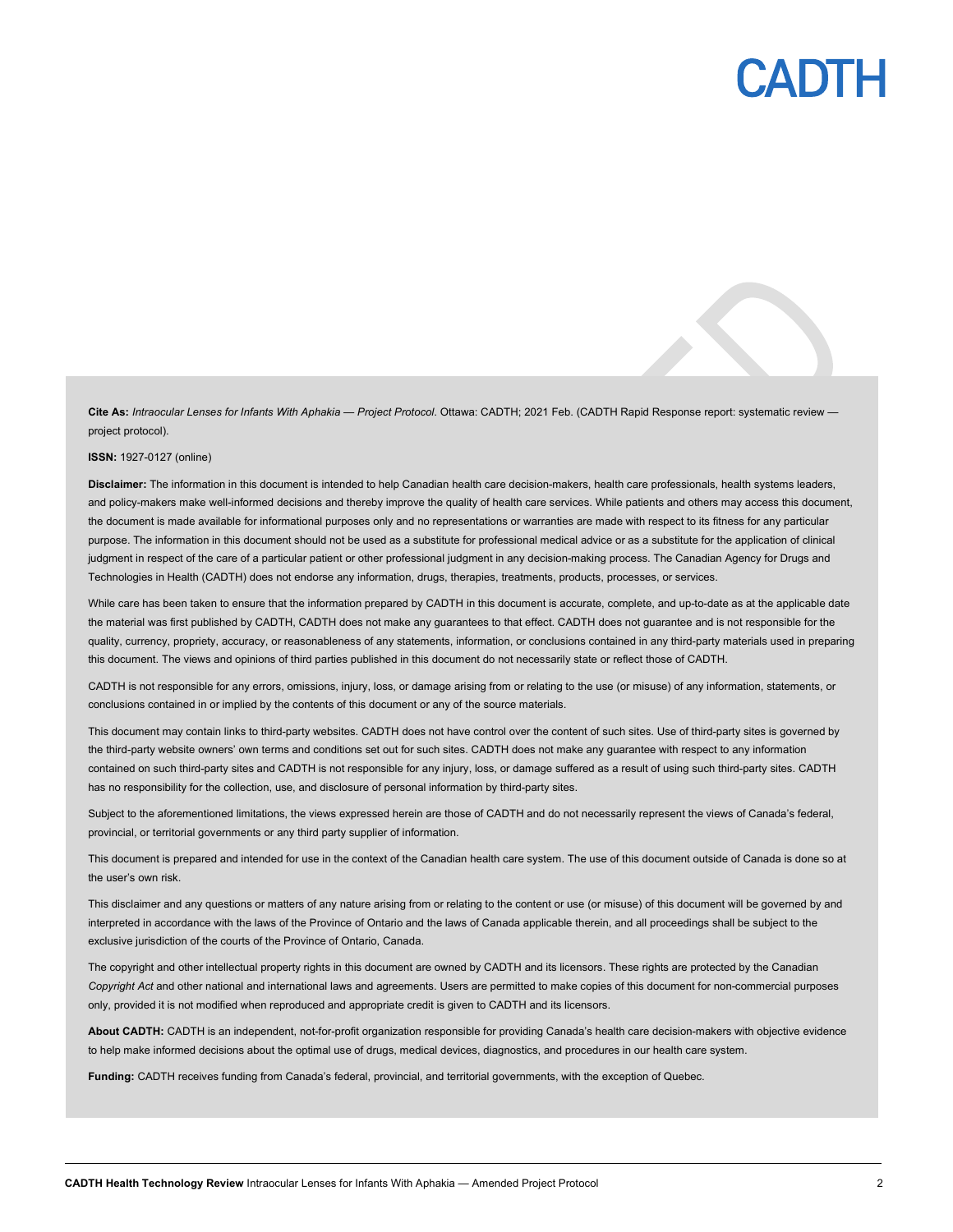

## **Table of Contents**

| Importance of Early Intervention for Congenital Cataracts and Resulting Aphakia  5 |  |
|------------------------------------------------------------------------------------|--|
|                                                                                    |  |
|                                                                                    |  |
|                                                                                    |  |
|                                                                                    |  |
|                                                                                    |  |
|                                                                                    |  |
|                                                                                    |  |
|                                                                                    |  |
|                                                                                    |  |
|                                                                                    |  |
|                                                                                    |  |
|                                                                                    |  |
|                                                                                    |  |
|                                                                                    |  |
|                                                                                    |  |
|                                                                                    |  |
|                                                                                    |  |
|                                                                                    |  |
|                                                                                    |  |
|                                                                                    |  |
|                                                                                    |  |
|                                                                                    |  |
|                                                                                    |  |
|                                                                                    |  |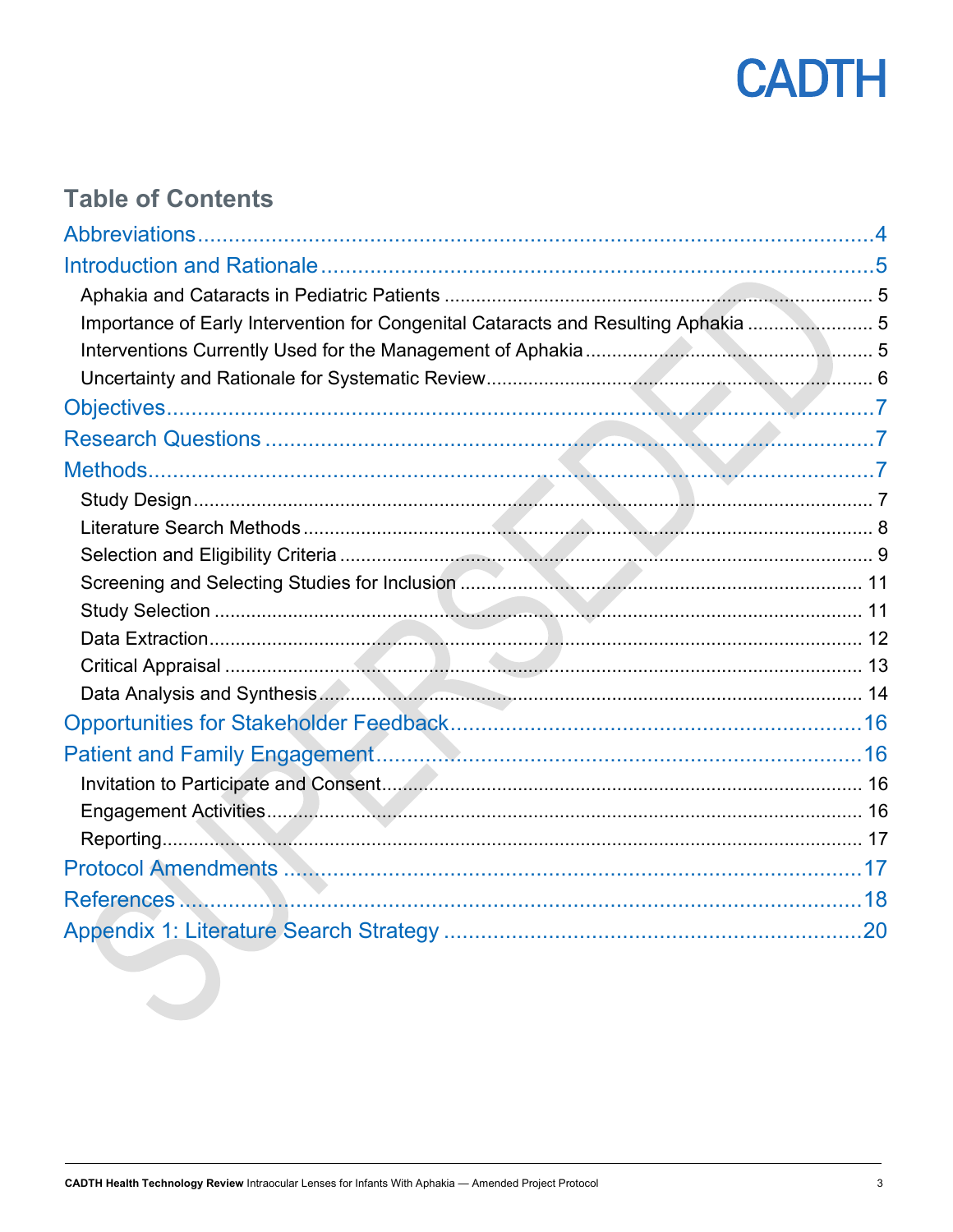## **CADTH**

## <span id="page-3-0"></span>**Abbreviations**

| <b>HTA</b>       | health technology assessment                                       |
|------------------|--------------------------------------------------------------------|
| <b>IOL</b>       | intraocular lens                                                   |
| logMAR           | logarithm of the minimum angle of resolution                       |
| МA               | meta-analysis                                                      |
| <b>PICO</b>      | population, intervention, comparator, outcome                      |
| <b>PRISMA</b>    | Preferred Reporting Items for Systematic Reviews and Meta-Analyses |
| <b>QALY</b>      | quality-adjusted life-year                                         |
| RoB <sub>2</sub> | Cochrane risk-of-bias tool for randomized trials                   |
| <b>RoBANS</b>    | Risk of Bias Assessment Tool for Non-randomized Studies (RoBANS)   |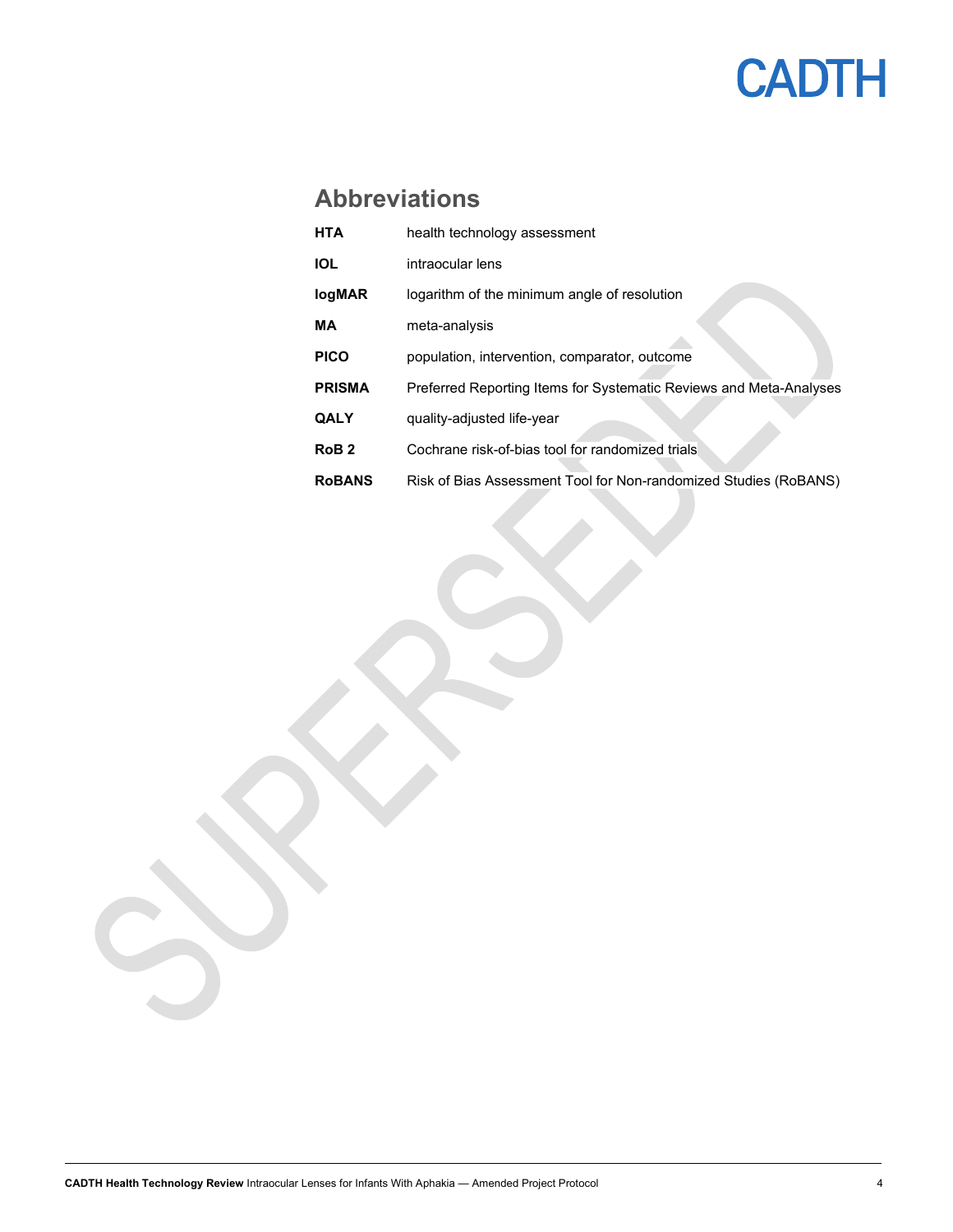## CADTH

## <span id="page-4-0"></span>**Introduction and Rationale**

#### <span id="page-4-1"></span>**Aphakia and Cataracts in Pediatric Patients**

Aphakia is a condition in which the eye does not have a lens — the flexible structure that enables the focus of light on the retina. There are 3 main causes of aphakia: loss of lens following surgical removal of a cataract, trauma causing the lens to be moved from its normal position, and a genetic defect leading to congenital aphakia.<sup>1</sup> Cataract surgery is the leading cause of aphakia, including aphakia in pediatric patients,<sup>1,2</sup> whereas congenital aphakia is a rare condition usually occurring with other complications.<sup>3,4</sup>

A cataract, defined as the clouding of the eye's lens, is the most common treatable cause of visual disability in pediatric patients. 5,6 Congenital cataract is present at birth, whereas infantile cataract may develop in the first 6 months of life.<sup>5</sup> Hereditary factors and infections, metabolic problems, trauma, inflammation, or drug reactions have been associated with congenital and infantile cataracts. 5-7 An attending health care professional at birth may refer a baby with suspected congenital cataract to an ophthalmologist for a full examination. Outward signs in pediatric patients that may suggest cataract-related visual impairment include difficulty focusing on particular objects, developing a squint (strabismus), wobbly movement in the eyes (nystagmus), and holding the head at a certain angle to see. 5,6

#### <span id="page-4-2"></span>**Importance of Early Intervention for Congenital Cataracts and Resulting Aphakia**

Severe limitations in vision that persist beyond the first 3 to 4 months of life when the brain most rapidly learns to see cannot be restored completely. <sup>8</sup> Thus, the early diagnosis and treatment of cataracts in pediatric patients — including congenital cataracts and other limitations in vision — are crucial, as they can prevent the development of irreversible amblyopia (whereby the brain and eye do not work well together, causing poor vision) due to stimulus deprivation and the significant associated impact on neurobiological development. 9 Visually significant cataracts should therefore be removed during infancy. The optimal age for performing cataract surgery in a child is 6 weeks for unilateral congenital cataracts and 8 weeks for bilateral congenital cataracts.<sup>6</sup> However, according to information available on the American Academy of Ophthalmology website, surgery should be deferred if a child has visually insignificant cataracts, normal visual behaviour, and fundi that are clearly visible through an ophthalmoscope. <sup>6</sup> The removal of the natural crystalline lens during cataract surgery results in aphakia and the associated loss of accommodation and refractive power of the natural lens. Accommodation refers to the adjustment of the eye for seeing objects at various distances; $^{\rm 10}$  refractive power describes the ability of the lens to bend light rays that enter the eye onto the retina, allowing the eye to focus on objects.<sup>11</sup> Thus, in pediatric patients, the refractive error due to aphakia must be corrected promptly to ensure normal vision development and obtain a good final visual acuity.5,12

#### <span id="page-4-3"></span>**Interventions Currently Used for the Management of Aphakia**

Refractive options for aphakic correction after cataract removal include conventional interventions (i.e., glasses or contact lenses) and intraocular lens (IOL) implantation, each with some limitations. Glasses for aphakia require a strong prescription, making them thick and heavy, causing optical and visual field distortions. As well, a well-fitting pair that stays on a baby's face is difficult to find.<sup>5,13</sup> Further, for unilateral aphakia, image size disparities from glasses can disrupt the proper development of binocular vision. $6$  Contact lenses provide better optical quality than glasses and they allow easier adjustments in power for the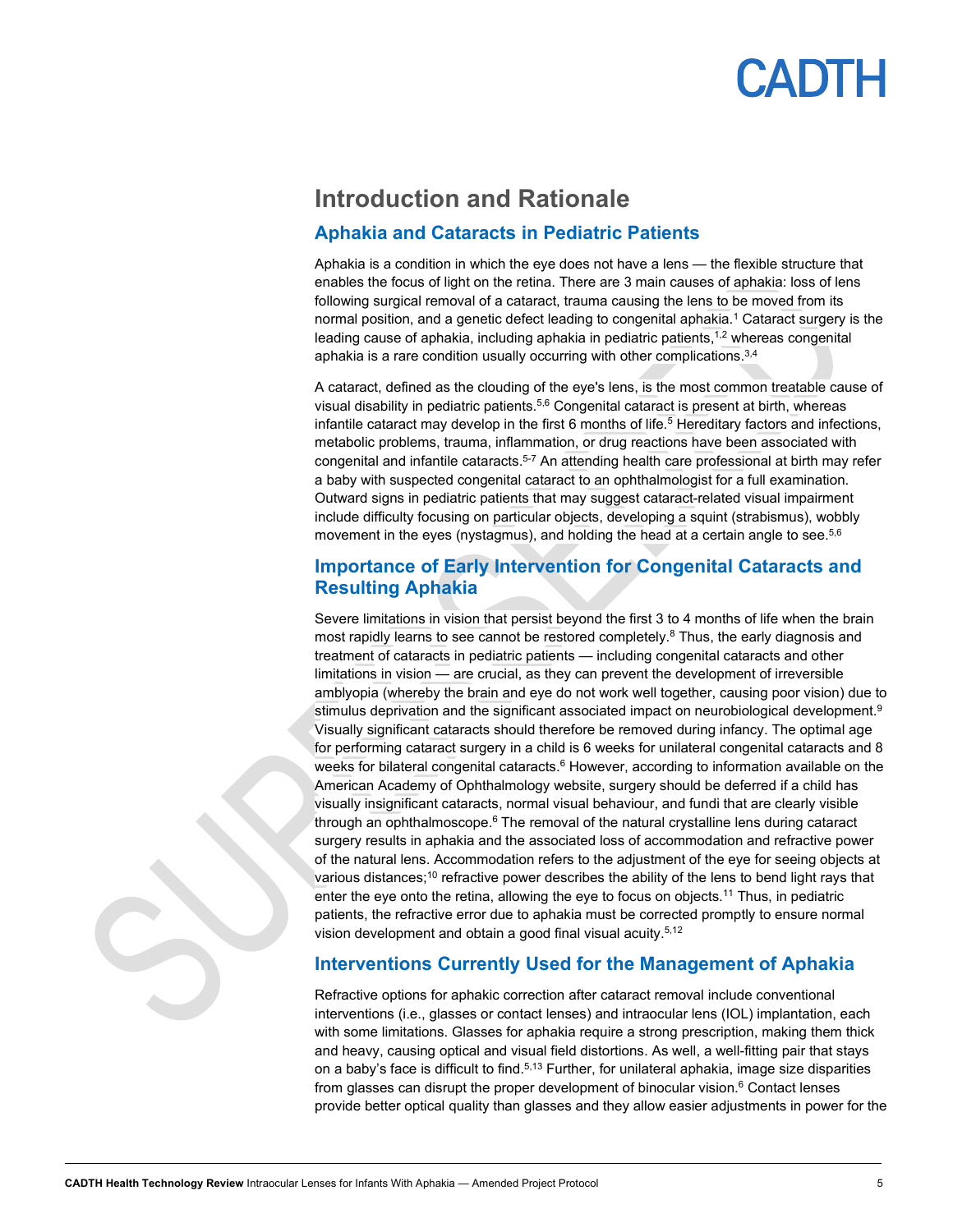rapidly changing eyes in pediatric patients.<sup>6</sup> However, they can be costly, get lost easily, cause irritation and infection in the eyes, and be inconvenient to handle and keep hygienic. 13-15 These factors may lead to poor adherence with long-term use, resulting in suboptimal visual outcomes.<sup>6,13</sup> An IOL is a tiny, artificial lens made of silicone, acrylic, or other plastic compositions and is used to replace the eye's natural lens that is removed during cataract surgery.11 Unlike a contact lens, the IOL is permanently fixated inside the eye so it cannot fall out or produce sensations that the patient can feel and it does not change the appearance of the eye or require cleaning. <sup>16</sup> An IOL offers an alternative to avoid the potential for visual distortion associated with aphakic glasses and the inconvenience and risk of nonadherence with contact lenses. <sup>14</sup> The IOL may be implanted at the time of lens removal (primary implantation) or the implantation may be postponed for a period of time following lens removal (secondary implantation) during which aphakia is corrected using a conventional intervention.17 IOL implantation is meant to occur once and provide a permanent solution to aphakia; however, it is difficult to correctly estimate the power needed for an IOL in an infant's eye. The difficulty results from significant changes in the power requirements as the infant grows, due to the rapidly changing axial length (the distance between the front of the eye and the back of the eye) and given the fixed power of the IOL at the time of implantation. Thus, the growing eye will experience a myopic shift, increasing nearsightedness and requiring glasses for correction. 5,6 Also, more surgery may be needed to remove inflammatory membranes that grow across the artificial lenses after IOL implantation in pediatric patients' eyes. 5,18

#### <span id="page-5-0"></span>**Uncertainty and Rationale for Systematic Review**

Aphakic glasses and contact lenses have been used in all populations regardless of age without a debate about suitability. However, there is some controversy about the appropriate age for IOL implantation. For example, a 2017 publication by Vasavada and Vasavada has indicated a general acceptance of IOL implantation to correct aphakia in patients aged 2 years or older. <sup>19</sup> In contrast, a meta-analysis (MA) by Chen et al. (2020) found that after cataract extraction, primary IOL implantation achieved better visual outcomes than wearing contact lenses in patients younger than 2 years, without a higher risk for complications. <sup>14</sup> Yet an ophthalmic technology assessment report published by the American Academy of Ophthalmology in 2019 on IOL implantation during early childhood stated that IOL implantation in pediatric patients 6 months of age or younger is not recommended because there is a higher risk of visual axis opacities than with aphakia treated with contact lenses. $^{\rm 18}$ 

The management of childhood cataracts and associated aphakia takes many years. It requires a team effort involving parents, multiple health care professionals in various specialties, and community health workers. Further, the treatment may impose a significant cost burden. For example, Kruger et al. (2015) reported that the 5-year treatment cost of cataract surgery and optical correction in an infant with a unilateral congenital cataract was US\$35,293 with IOL and US\$33,452 with contact lenses.<sup>20</sup> The evaluation was based on inflation-adjusted US Medicaid data and supply costs, and involved the mean cost of cataract surgery and all additional surgeries, examinations, and supplies used up to 5 years of age. Also, the immature visual system puts infants at a higher risk of developing amblyopia if visual input is defocused or unequal between the 2 eyes. The risk relates to the fact that the eye is in rapid growth, with radical changes during the first year of life.<sup>13</sup> Therefore, the optimal timing of IOL implantation is essential to optimizing visual acuity outcomes, while minimizing complications in pediatric patients, and for balancing health care resources.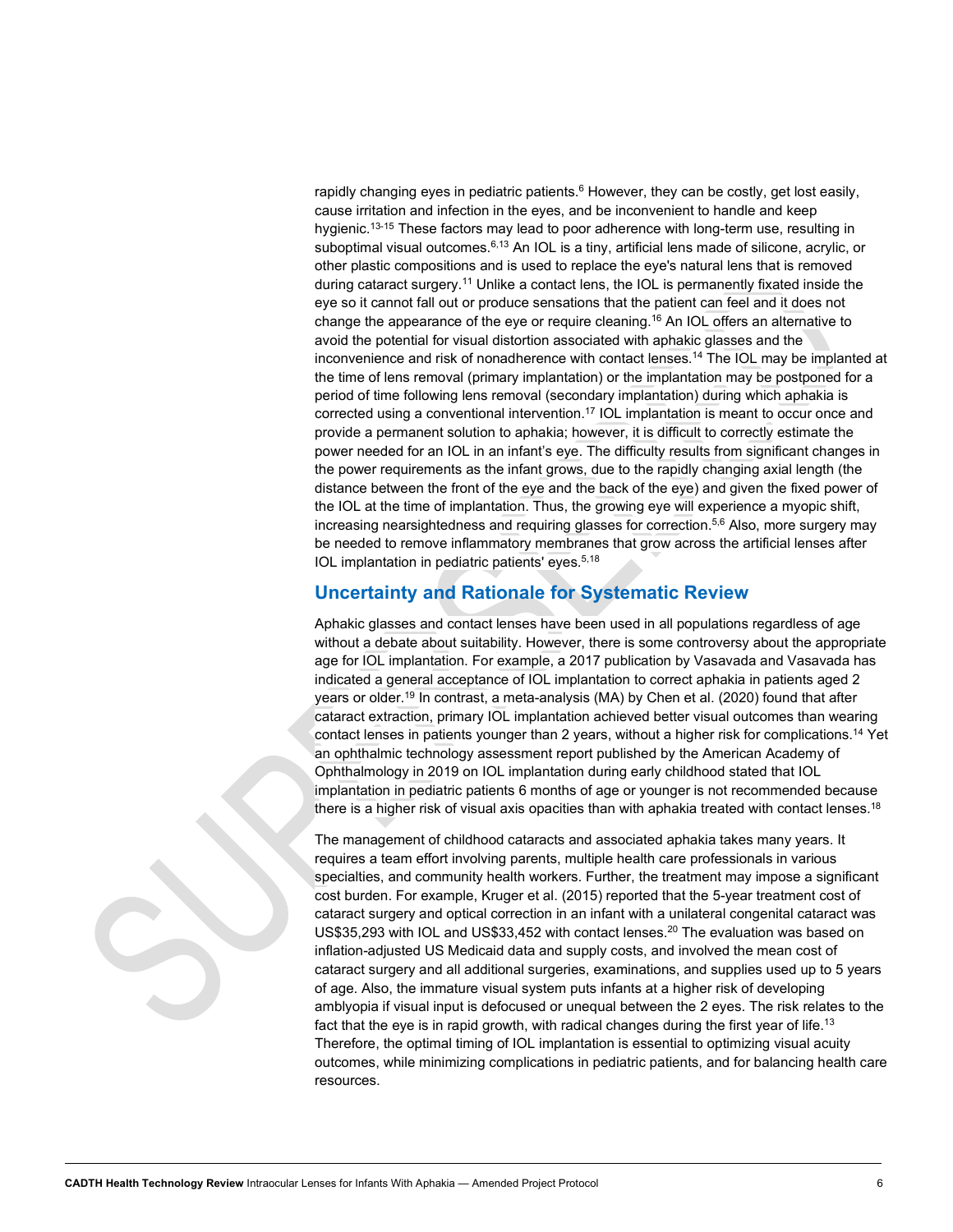The present scientific literature landscape therefore lacks clarity on the ideal timing of IOL implantation. There is a need to determine whether IOL implantation can be safely and effectively used to correct aphakia in infants up to 12 months of age, as well as its costeffectiveness, relative to conventional treatment for this patient population, and compare the clinical effectiveness of IOL implantation between infants and children.

## <span id="page-6-0"></span>**Objectives**

This systematic review aims to evaluate the clinical effectiveness, safety, and costeffectiveness of IOL implantation versus conventional treatment (i.e., glasses or contact lenses) in infants with aphakia following the surgical removal of a cataract, and to assess the clinical effectiveness of IOL implantation in infants of up to 12 months of age versus after 12 months of age for pediatric patients with aphakia.

## <span id="page-6-1"></span>**Research Questions**

The proposed systematic review will identify and summarize the evidence regarding the clinical effectiveness, safety, and cost-effectiveness of using IOL implantation to correct aphakia in pediatric patients by answering the following questions:

- 1. What is the comparative clinical effectiveness of IOL implantation versus conventional treatment in infants with non-congenital aphakia?
- 2. What is the safety of IOL implantation in infants with non-congenital aphakia?
- 3. What is the comparative clinical effectiveness of IOL implantation in infants of up to 12 months of age versus IOL implantation after 12 months of age for pediatric patients with non-congenital aphakia?
- 4. What is the cost-effectiveness of IOL implantation, compared with conventional treatment, in infants with non-congenital aphakia?
- 5. What is the cost-effectiveness of IOL implantation in infants of up to 12 months of age compared with IOL [implantation after 12 months of age for pediatric patients with non](#page-8-1)congenital aphakia?

[Table](#page-8-1) 1 provides details on the specific populations, interventions, comparators, and outcomes of interest in this review.

## <span id="page-6-2"></span>**Methods**

A preliminary scoping review of the existing literature, including health technology assessments (HTAs) and systematic reviews, was conducted to inform the preparation of this protocol. The protocol was written a priori in consideration of the Preferred Reporting Items for Systematic Reviews and Meta-Analyses Protocols guideline for clarity, transparency, and completeness, and it will be followed throughout the study process. Any deviations from the protocol will be disclosed in the final report and updates will be made to the PROSPERO submission accordingly (submitted, registration number not yet received).

### <span id="page-6-3"></span>**Study Design**

Research Questions 1, 2, and 3 are intended for the review of clinical evidence. The topic of this review does not have a broad scope and the preliminary scoping review did not identify any high-quality systematic reviews that comprehensively address these research questions. Thus, it does not appear that an overview of systematic reviews or an update of existing systematic reviews are appropriate review methods for this review. Therefore, a *de*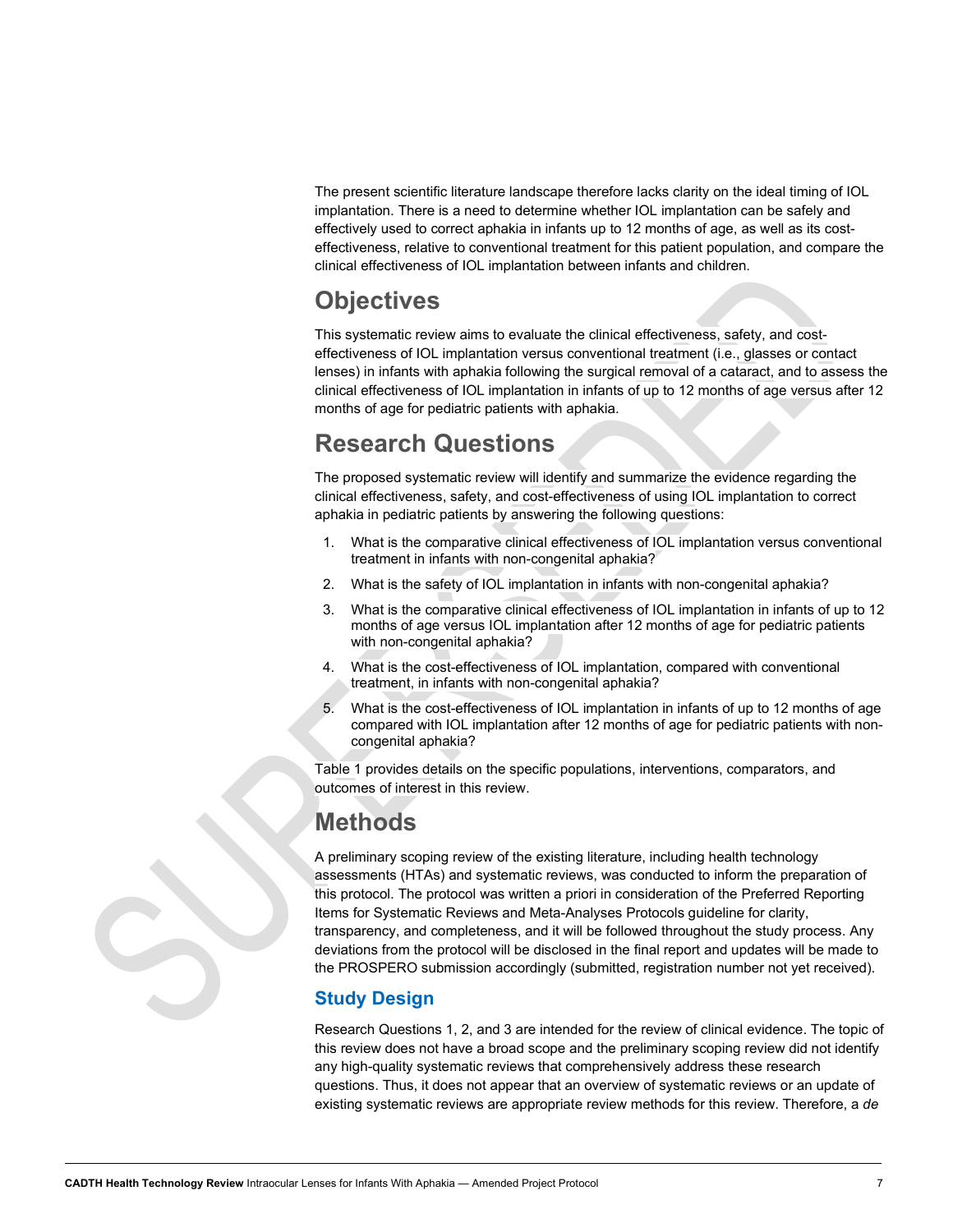*novo* systematic review of all identified relevant primary studies will be conducted. This approach permits an evaluation of the various population, intervention, comparator, outcome — PICO — elements in a manner suitable to address the research questions.

For Research Question 4 and 5, a *de novo* economic evaluation will not be conducted to assess the cost-effectiveness of IOL implantation compared with conventional treatment for aphakia in infants. Instead, relevant cost-effectiveness studies of IOL implantation versus conventional treatment for correcting aphakia identified through a systematic literature search will be summarized and critically appraised.

#### <span id="page-7-0"></span>**Literature Search Methods**

The literature search for clinical studies will be performed by an information specialist using a peer-reviewed search strategy according to the *PRESS Peer Review of Electronic Search Strategies* checklist [\(https://www.cadth.ca/resources/finding-evidence/press\)](https://www.cadth.ca/resources/finding-evidence/press).21 The preliminary search strategy is presented in Appendix 1.

Published literature will be identified by searching the following bibliographic databases: MEDLINE All (1946‒ ) via Ovid, Embase (1974‒ ) via Ovid, and the Cochrane Central Register of Controlled Trials (CENTRAL) via Ovid. The search strategy will comprise both controlled vocabulary, such as the National Library of Medicine's MeSH (Medical Subject Headings), and keywords. The main search concepts will be IOL and juvenile/congenital cataracts or aphakia. Clinical trials registries will be searched: the U.S. National Library of Medicine's clinicaltrials.gov, WHO's International Clinical Trials Registry Platform (ICTRP) search portal, Health Canada's Clinical Trials Database, and the EU Clinical Trials Register.

No filters will be applied to limit the retrieval by study type. Retrieval will be limited to English-language documents published since January 1, 2010. Conference abstracts will be excluded from the search results. Where possible, retrieval will be limited to the human population.

The initial search will be completed in January of 2021. Regular alerts will update the database literature searches until the publication of the final report. The clinical trials registries search will be updated prior to the completion of the stakeholder feedback period for the draft report. Studies meeting the selection criteria of the review and identified in the alerts prior to the completion of the stakeholder feedback period will be incorporated into the analysis of the final report. Any studies identified after the stakeholder feedback period will be described in the discussion, with a focus on comparing the results of these new studies with the results of the analysis conducted for this report.

Grey literature (i.e., literature that is not commercially published) will be identified by searching sources listed in relevant sections of the *Grey Matters: A Practical Tool For Searching Health-Related Grey Literature* checklist [\(https://www.cadth.ca/grey-matters\)](https://www.cadth.ca/grey-matters),22 which includes the websites of regulatory agencies, HTA agencies, clinical guideline repositories, systematic review repositories, patient-related groups, and professional associations. Google will be used to search for additional internet-based materials. These searches will be supplemented by reviewing bibliographies of key papers and through contacts with experts and industry, as appropriate. The grey literature search will be updated prior to the completion of the stakeholder feedback period for the draft report.

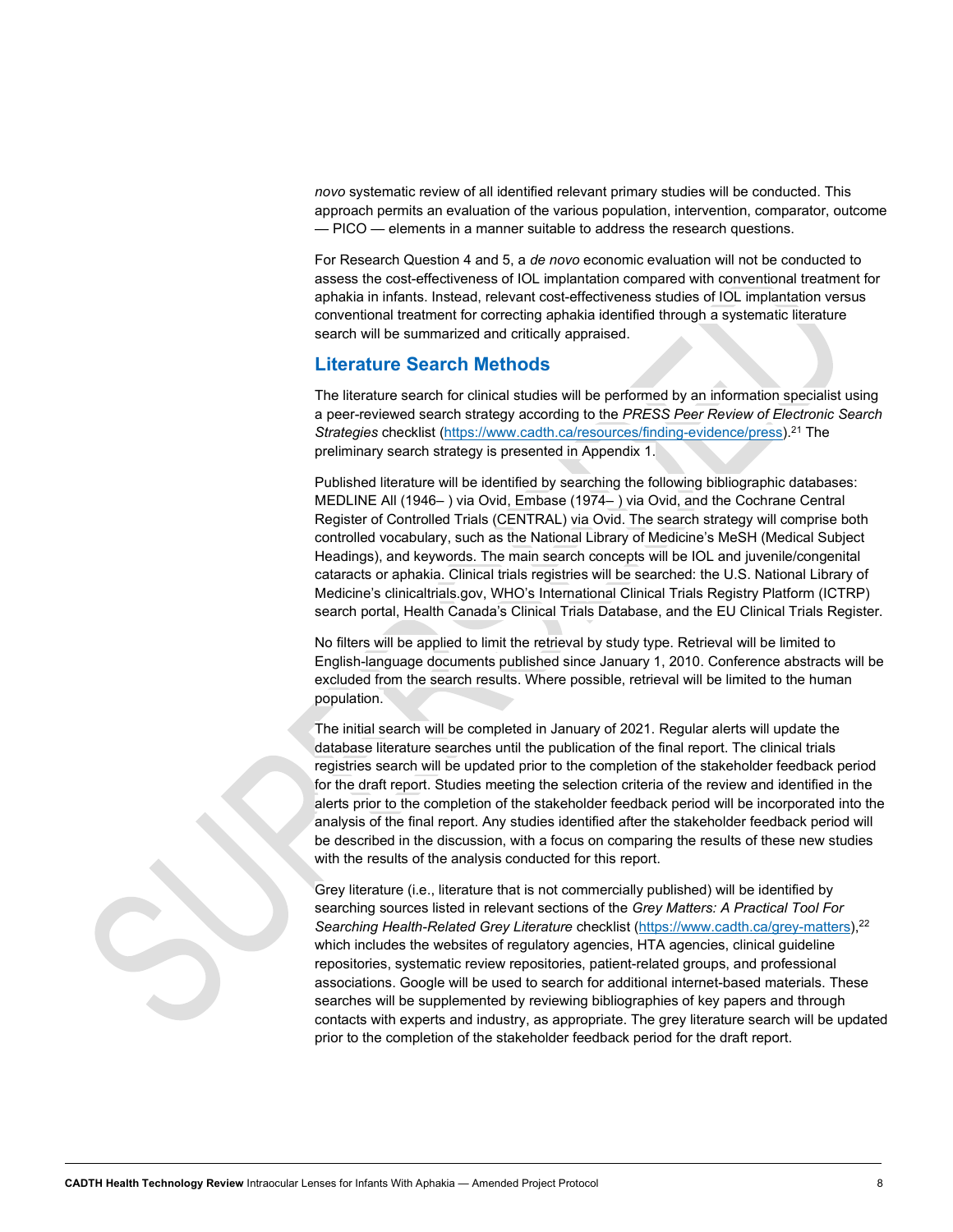#### **Selection and Eligibility Criteri[a](#page-8-1)**

<span id="page-8-1"></span>[Table](#page-8-1) 1 provides the study eligibility criteria for the research questions. The eligibility criteria were informed by the preliminary scoping review of the existing literature, as well as clinical expert input.

#### <span id="page-8-2"></span><span id="page-8-0"></span>**Table 1: Selection Criteria for Clinical Research Questions**

#### **Population**

#### **Questions 1, 2, and 4:**

• Infants (i.e., aged ≤ 12 months) with non-congenital aphakia

#### **Questions 3 and 5:**

• Infants (i.e., ≤ 12 months of age) versus children (i.e., > 12 months and up to 12 years of age) with non-congenital aphakia

#### **Intervention(s)**

#### **Questions 1 to 5:**

• Foldable IOLs implanted in infants (i.e., ≤ 12 months of age)

#### **Comparator(s)**

- **Questions 1 and 4:**
- Aphakic glasses
- Aphakic contact lenses
- Conventional treatment for aphakia (e.g., if aphakic glasses and contact lenses are not specified or reported separately)

#### **Question 2:**

- Aphakic glasses
- Aphakic contact lenses
- Conventional treatment for aphakia (e.g., if aphakic glasses and contact lenses are not specified or reported separately)
- $\bullet$  No comparator group<sup>a</sup>

#### **Questions 3 and 5:**

• Foldable IOLs implanted in children (i.e., > 12 months and up to 12 years of age)

#### **Outcomes**

#### **Questions 1 and 3 — Clinical effectiveness outcomes limited to the following:**

- Visual acuity, assessed using any tool (e.g., Teller acuity cards, Snellen chart, Cardiff cards, HOTV matching, LEA Symbols, Tumbling Es)
- Health-related quality of life in patients, parents, or caregivers (e.g., patients' dependence on glasses, parent or caregiver stress)

#### **Question 2 — Safety outcomes including but not limited to the following:**

- Visual axis opacification
- Glaucoma
- Endophthalmitis
- Inflammatory complications
- IOL malposition
- Retinal detachment
- Strabismus
- Complications requiring reoperation
- Other peri- and post-operative surgical complications, such as macular edema, ocular hypertension, and pupillary capture

#### **Questions 4 and 5 — Cost-effectiveness outcomes limited to the following:**

• Cost per benefit gained (e.g., cost per QALY, cost per clinical outcome, or patient adverse event avoided)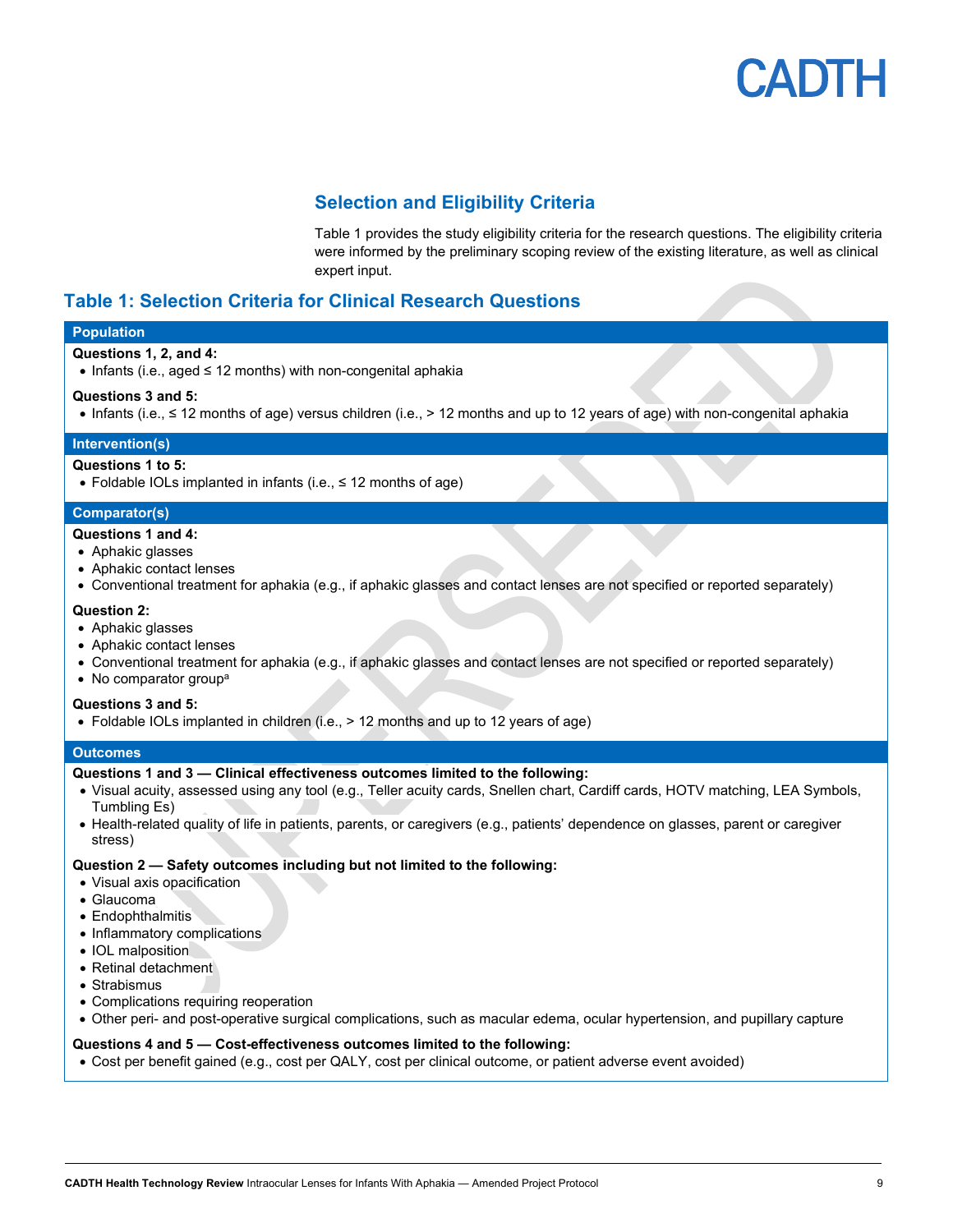

#### **Study Design(s)**

#### **Included**

#### **Questions 1 and 3:**

- Randomized controlled trials
- Non-randomized controlled trials
- $\bullet$  Cohort studies<sup>b</sup>
- Case-control studies

#### **Question 2:a**

- Randomized controlled trials
- Non-randomized controlled trials
- Cohort studies<sup>b</sup>
- Case-control studies
- Single-arm before-and-after studies
- Single-arm interrupted time series

#### **Questions 4 and 5:**

- Cost-effectiveness analyses
- Cost-utility analyses
- Cost-benefit analyses
- Cost-minimization studies that provide a literature-based rationale that the outcomes of the studied interventions are equal

#### **Excluded**

- Single-arm before-and-after studies (included for Question 2)
- Single-arm interrupted time series (included for Question 2)
- Cross-sectional studies
- Case reports
- Case series
- Review articles
- Qualitative studies
- Animal and in vitro studies
- Guidelines
- Editorials, letters, and commentaries
- Studies of any design published as conference abstracts, presentations, posters, or thesis documents
- Budget impact analyses or other costing exercises that do not describe both costs and benefits

#### **Time Frame**

#### Studies from 2010 to present<sup>c</sup>

IOL = intraocular lens; QALY = quality-adjusted life-year.

a In addition to comparative evidence versus aphakic glasses, aphakic contact lenses, or conventional treatment as comparators, uncontrolled data for IOL will be considered for inclusion to answer Research Question 2.

 $^{\rm b}$  Cohort studies are defined as studies in which participants are sampled on the basis of exposure and in which outcomes are assessed in a follow-up.<sup>23</sup> This is distinct from case series studies, in which participants are sampled on the basis of the presence of an outcome, or of both an exposure and outcome, where absolute or relative risk cannot be calculated.23

<sup>c</sup> IOL implantation for the management of pediatric cataracts became routine practice in many countries more than 10 years ago<sup>24</sup> and, according to clinical expert input, improvements in surgical instruments over the last decade allow for smaller surgical incisions for foldable IOLs that reduce adverse events related to cataract surgeries. Thus, studies from 2010 are likely to capture foldable IOLs and reflect current technology and instrumentation trends for cataract surgery and aphakia correction in pediatric patients.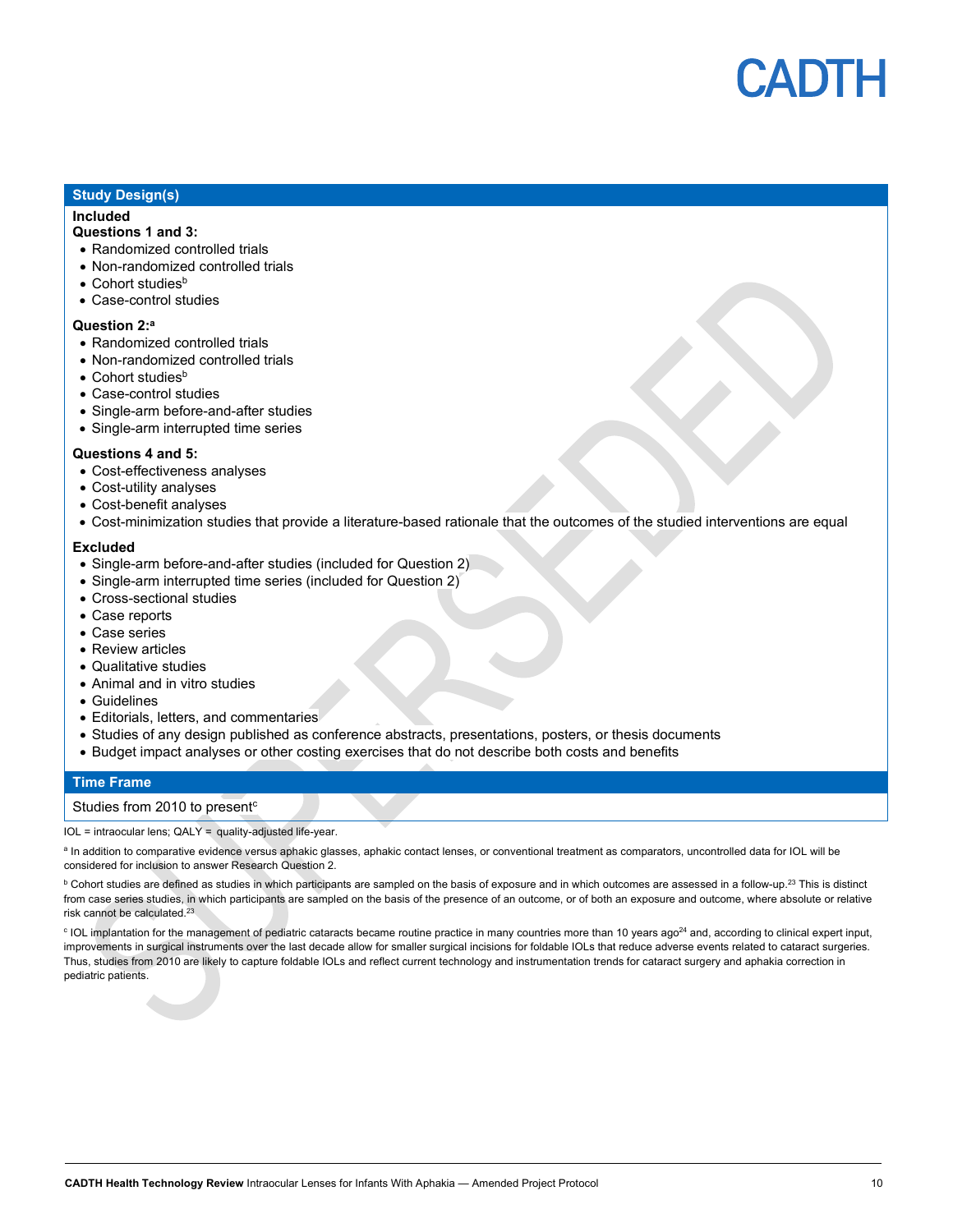## CADTH

#### <span id="page-10-0"></span>**Screening and Selecting Studies for Inclusion**

#### Inclusion Criteria

Studies will be included if they meet the eligibility criteria outlined in [Table 1](#page-8-2) and are published in English. Publications in other languages will not be included given the evidence suggesting that excluding non-English language publications from evidence synthesis generally does not change conclusions.<sup>25,26</sup> If multiple publications are identified for the same study, they will all be included and cited. However, only unique data will be extracted without duplication and discussed as a single study.

The population of interest is pediatric patients with non-congenital aphakia. Studies with mixed populations that included patients who do not meet the age eligibility criteria of a specific research question will be considered for inclusion if they reported separate results for the eligible patients or if the eligible patients constituted 95% or more of the entire study population. The 95% threshold was chosen because it is consistent with the convention of setting the alpha at 0.05 (e.g., similar to the P = 0.05 threshold and 95% confidence interval). The decision to include or exclude a study that reported age in mean  $\pm$  standard deviation will be made by estimating the 95% predictive interval using the t- or z-statistic. Studies with mixed populations that do not report on the age of the included participants in a manner that allows for the assessment of the  $\geq 95\%$  rule (e.g., a range without breakdowns or a mean without a standard deviation that can be used with the t- or z-statistic to determine the 95% predictive interval) will be excluded. Based on clinical expert input, it is recognized that congenital aphakia requires different treatment but is rare. Therefore, studies or findings will be excluded if they are specifically on congenital aphakia or if they are on a mix of congenital and non-congenital aphakia. Studies or findings that do not specify the type(s) of aphakia included will be eligible for inclusion.

The intervention of interest is implanted foldable IOLs. Therefore, studies or findings that focused exclusively on non-foldable IOLs or included both foldable and non-foldable IOLs will be considered out of scope. IOL implantation for the management of pediatric cataracts became routine practice in many countries more than 10 years ago<sup>24</sup> and, according to clinical expert input, improvements in surgical instruments over the last decade allow for smaller surgical incisions for foldable IOLs that reduce adverse events related to cataract surgeries. Therefore, on the assumption that foldable IOLs were widely implemented in many countries by 2010, studies or findings that did not report whether foldable or nonfoldable IOLs were implanted will be considered for inclusion since our search will be limited to 2010 onward.

#### Exclusion Criteria

Studies that do not meet the eligibility criteria outlined in [Table 1,](#page-8-2) are duplicate publications, or were published before 2010 will be excluded. Studies that state that they investigated experimental IOLs not available for usual clinical practice will not be eligible for inclusion.

#### <span id="page-10-1"></span>**Study Selection**

Two reviewers will independently select potentially relevant citations by screening all titles and abstracts identified through the literature searches, using the eligibility criteria presented in [Table 1.](#page-8-2) The study selection will be conducted using the systematic review management software DistillerSR (Evidence Partners, Ottawa, Canada). If at least one reviewer considers any titles or abstracts potentially relevant during the first-level (Level 1) screening, the full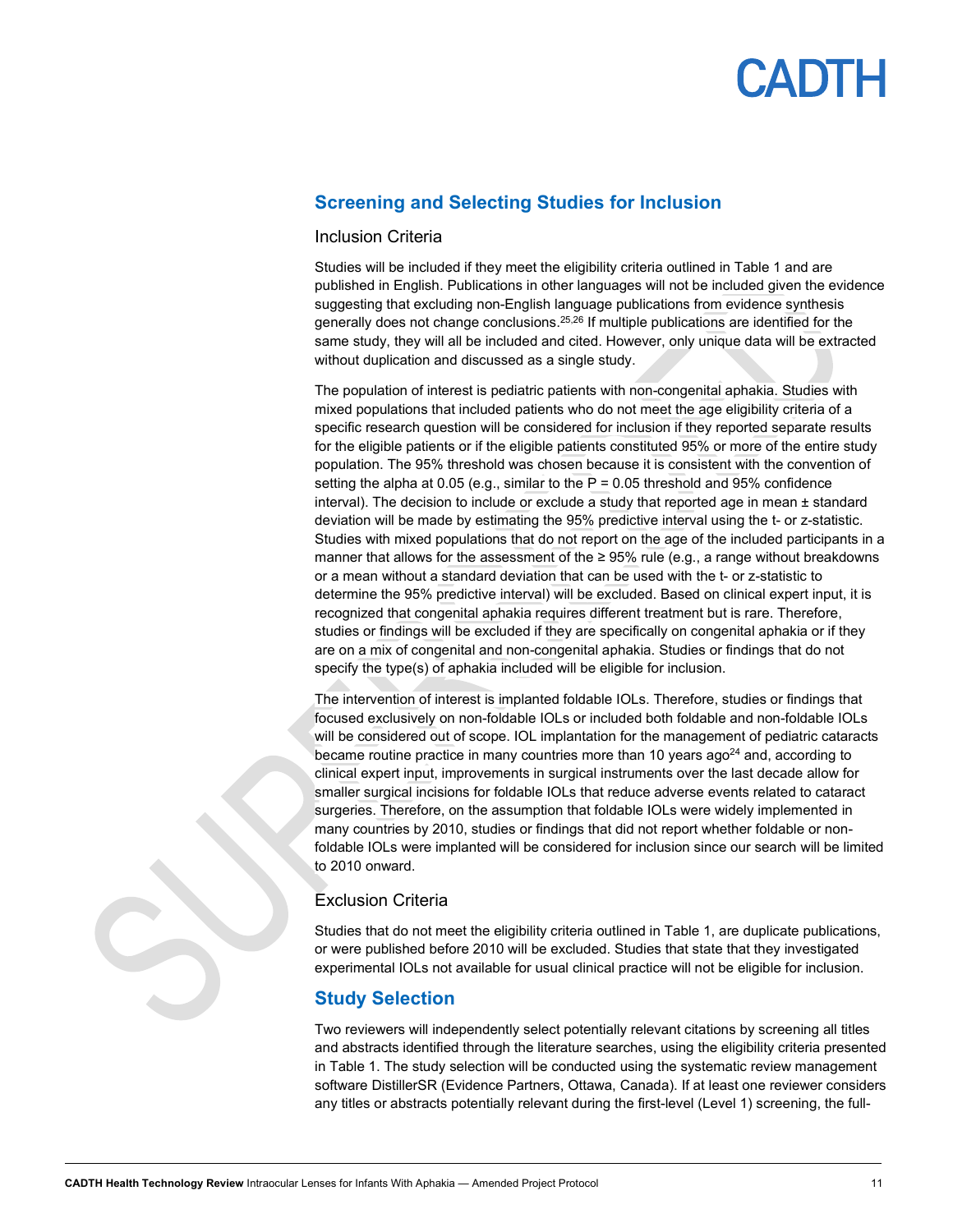text articles of the citations will be retrieved for a second-level (Level 2) screening to confirm their eligibility. The same 2 reviewers will independently conduct the Level 2 screening, examining all full-text articles for inclusion in the review. Consensus between the 2 reviewers will be required for the inclusion of each article. Disagreements between the reviewers will be resolved through discussion or by involving a third reviewer, if needed.

A list of studies selected for inclusion in the review will be posted to the CADTH website for 10 business days to allow stakeholder review and feedback. All additional potentially relevant studies identified through stakeholder feedback will be reviewed following the previously described process. In addition, publications meeting the selection criteria for the review that are identified via literature search alerts prior to the completion of the stakeholder feedback period for the draft report will be incorporated into the analysis. Relevant studies identified after the stakeholder feedback period will be described in the discussion, focusing on comparing their results with those obtained from the synthesis of earlier reports included in the review.

The study selection process will be outlined in a Preferred Reporting Items for Systematic Reviews and Meta-Analyses (PRISMA)<sup>27</sup> flow chart and a list of included and excluded studies will be provided in the final report, together with the reasons for exclusion.

#### <span id="page-11-0"></span>**Data Extraction**

One reviewer will perform data extraction directly into tables created in Microsoft Word and a second reviewer will independently check the extracted data for accuracy and completeness to ensure that all relevant data from each included study are extracted. Disagreements will be resolved through discussion until consensus is reached or through adjudication by a third reviewer, if necessary. The following data will be extracted:

- study characteristics (e.g., first author's name, publication year, the country where the study was conducted, funding sources)
- study methodology (e.g., study design and objectives, inclusion and exclusion criteria, recruitment method, setting)
- population details (e.g., number of participants, age, sex, gender, unilateral or bilateral cataracts, baseline characteristics)
- intervention details (e.g., information about the IOL implanted, such as the type of IOL [e.g., foldable or non-foldable], the construction material, the year of surgery)
- comparator details (e.g., aphakic glasses, aphakic contact lenses)
- outcome details (e.g., measurement method, unit of measurement, length of follow-up), results, and conclusions for the overall findings and for subgroups of interest.

For economic evaluation studies, examples of additional data that will be extracted include the type of analysis, time horizon, perspective, modelling approach, and main assumptions, as well as the sources of clinical, cost, and utility data used in analysis. Data on relevant outcomes will be extracted for any duration of follow-up reported in the included studies. All unadjusted and adjusted measures of treatment effects — such as risk ratios, odds ratios, or risk differences for dichotomous outcomes and mean differences or standardized mean differences for continuous outcomes — and any results of statistical manipulations performed or statistical tests reported on those measures will be reported.

Attempts will be made to contact corresponding authors to obtain missing relevant data, if those data are needed for a MA, or to clarify conflicting relevant data in the included studies.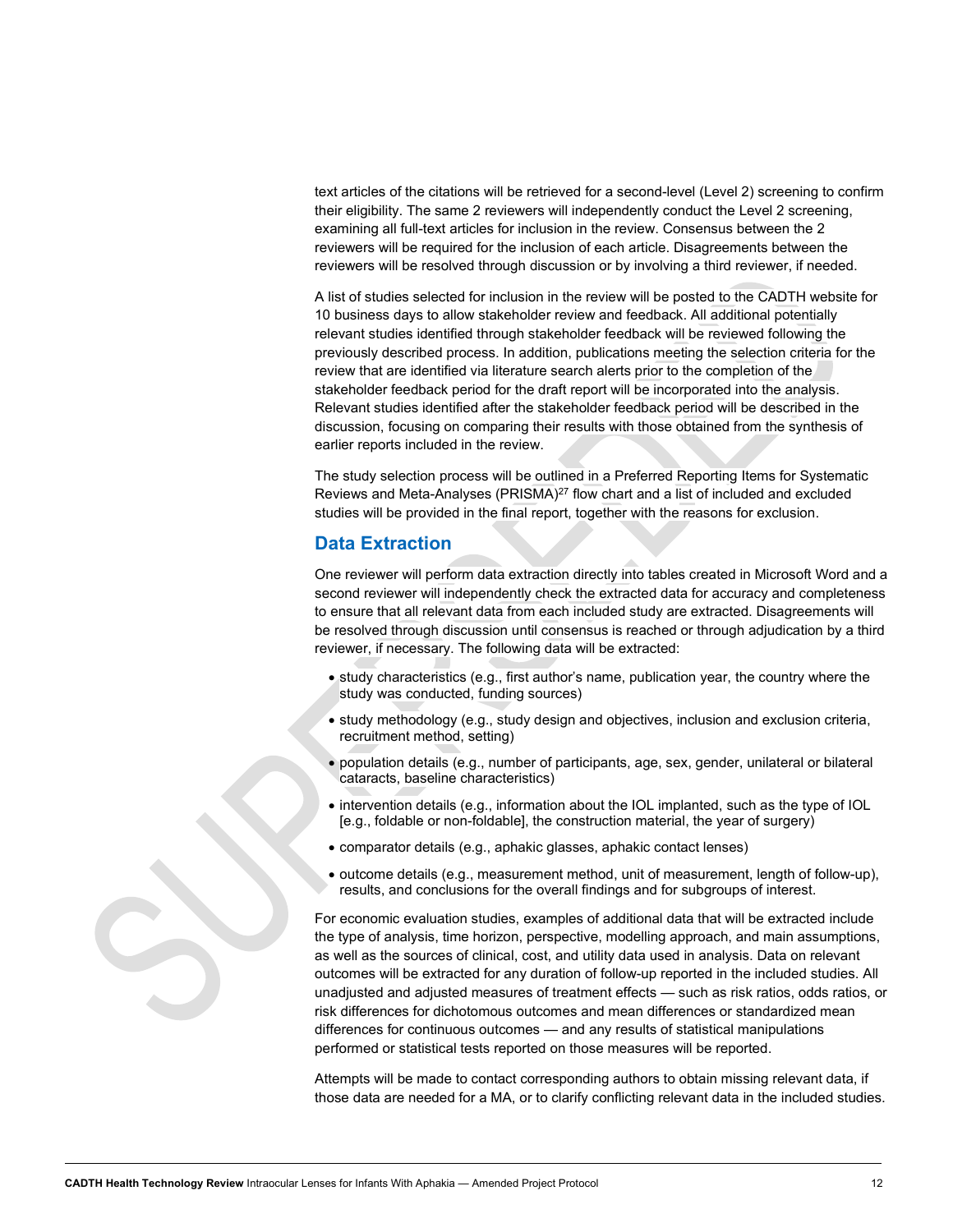Relevant data will be deemed missing if numerical data supporting qualitative statements or findings presented in figures are absent. If the authors do not provide the requested numerical data related to findings presented in a figure, the best numerical estimates based on the figure will be used in the MA. Relevant data will be deemed conflicting if there are discrepancies within the study (e.g., between the abstract and the main text of a publication) or between different publications of the same study. If the authors do not provide clarifications for the conflicting information, all data will be reported and the most conservative data available will be incorporated into an MA, if performed.

#### <span id="page-12-0"></span>**Critical Appraisal**

Two reviewers will independently conduct risk-of-bias assessments of the eligible studies and compare them, resolving any disagreements and reaching consensus through discussion or by involving a third reviewer, if needed. The risk of bias in randomized controlled trials will be evaluated using the methods described in the revised Cochrane riskof-bias tool for randomized trials (RoB 2). $^{28}$  The RoB 2 assessment tool is structured into 5  $\,$ domains to evaluate biases arising from the randomization process, deviations from intended interventions, missing outcomes data, measurement of the outcome, and selection of the reported result. Signaling questions in each domain helps the user make domain-level judgments about the risk of bias by answering "Yes," "Probably Yes," "Probably No," "No," and "No Information." A judgment of low risk of bias, high risk of bias, or some concerns will be assigned for each domain. The overall risk of bias of each trial will be rated and designated as low risk of bias, some concerns, or high risk of bias based on the domainlevel determinations. <sup>28</sup> A rationale will be provided for decisions about the risk of bias for both the domain-level and overall assessments.

The risk of bias in non-randomized studies will be assessed using the Risk of Bias Assessment Tool for Non-randomized Studies (RoBANS).<sup>29,30</sup> RoBANS contains 8 domains evaluating the risk of biases in a study due to the possibility of target group comparisons, target group selection, confounder, exposure measurement, blinding of assessors, outcomes assessment, incomplete outcomes data, and selective outcomes reporting.29,30 The tool was selected for its reliability, validity, and user-friendly design. A judgment of low risk of bias, high risk of bias, or unclear risk of bias will be assigned for each domain using the criteria provided in the instrument. $^{29}$  The overall risk of bias for each study will be classified as low, some, or high, based on the domain-level judgments about the risk of bias, following the RoB 2 guidance, $^{28}$  as RoBANS did not provide a specific approach for making study-level judgments. A rationale will be provided for decisions about the risk of bias for both the domain-level and overall assessments.

For sources of bias that may differ across outcomes within a single primary study (i.e., bias due to deviations from missing outcomes data and measurement of the outcomes in randomized controlled trials; outcomes assessment and incomplete outcomes data in nonrandomized studies), the risk of bias will be assessed for individual outcomes within individual studies.

The quality of identified cost-effectiveness studies selected for this systematic review will be assessed using the Drummond checklist for economic evaluations.<sup>31</sup> The Drummond checklist consists of 35 items for a reviewer to critically appraise economic evaluation studies regarding the study design, data collection, and the analysis and interpretation of results.31 A rationale will be provided for the assessments based on this checklist.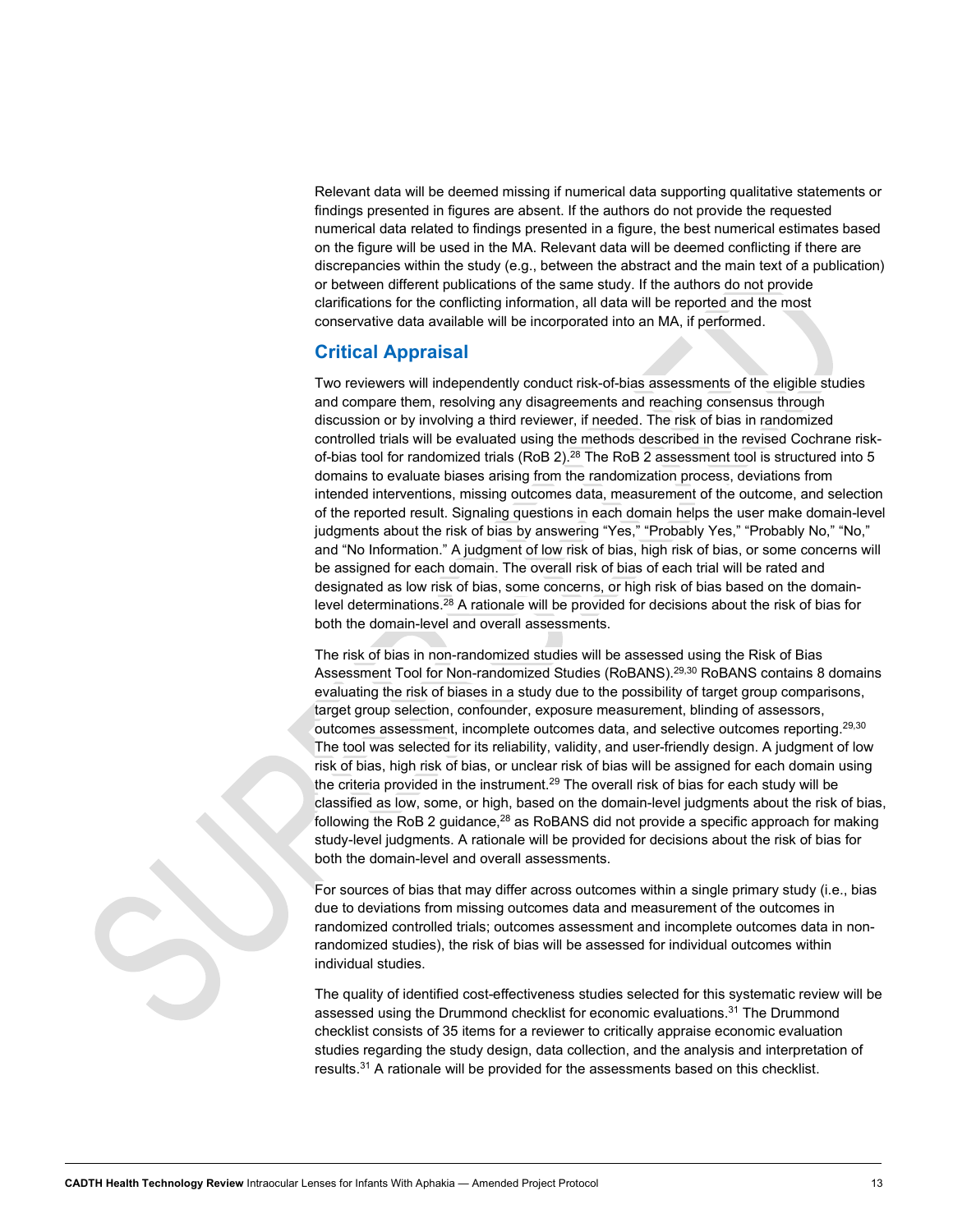In evaluating the risk of bias in the included studies, the critical appraisal tools will be considered as guides and additional insight beyond the instruments' signaling items will be applied when necessary. The results of the risk-of-bias assessment will be reported by describing each study's strengths and limitations narratively; summary scores will not be calculated. Studies will not be excluded from the review based on the results of the critical appraisal. However, the critical appraisal results and how they affect study findings will be used to assess confidence in the evidence from the individual studies.

#### <span id="page-13-0"></span>**Data Analysis and Synthesis**

#### Narrative Synthesis

Narrative syntheses will be performed, summarizing relevant data in tables for each study, together with descriptions in the main text for details and clarity. The study and patient characteristics will be considered in the analysis of the effectiveness and safety measures across the studies to determine the likelihood of clinical benefits or harm. The within- and between-study relationships will be evaluated, and the findings about the direction and magnitude of any observed effects, trends, and deviations will be summarized and discussed by research question and by comparator. Where data are available, results about the clinical effectiveness and safety will be reported separately for the comparison of IOL with aphakic glasses from contact lenses. If possible, any impact of applying the ≥ 95% inclusion rule for age, or including studies or findings that did not specify non-congenital aphakia or foldable IOLs, will be examined (e.g., by summarizing the findings separately). Outcomes will be reported in the measurement units used by the study authors and results will be interpreted with due consideration for the differences in the instruments of assessment across the studies.

A narrative summary of the results of the critical appraisal for each included study will be provided. Specifically, tables will be developed to present the answers to the questions within the critical appraisal tools and a narrative description of the strengths and limitations of the included studies will be provided within the main text of the report to give the reader an overview of the methodological quality of the literature. Although studies will not be excluded from this review based on the critical appraisal results, the discussions and conclusions of the final report will emphasize the findings from higher-quality studies.

#### Quantitative Synthesis

In addition to the narrative synthesis, the results of the included studies will be pooled in meta-analyses if data are sufficiently homogeneous in their clinical, methodological, and statistical characteristics. Clinical, methodological, and statistical heterogeneity and whether studies are sufficiently homogeneous for pooling will be assessed in consultation with clinical and methods experts.

MAs will be considered for each outcome of interest for each research question on clinical effectiveness and safety. If the included studies are deemed too heterogeneous to combine, a quantitative pooling of results from individual studies will be deemed inappropriate. In that case, the affected studies will be summarized narratively only, and the reasons for not pooling will be provided. If deemed appropriate, MAs will be conducted for each outcome of interest (e.g., visual acuity, health-related quality of life, the risk for adverse events) reported across multiple studies showing sufficient homogeneity. Results from randomized and nonrandomized studies will not be pooled in analysis. Instead, separate MAs will be conducted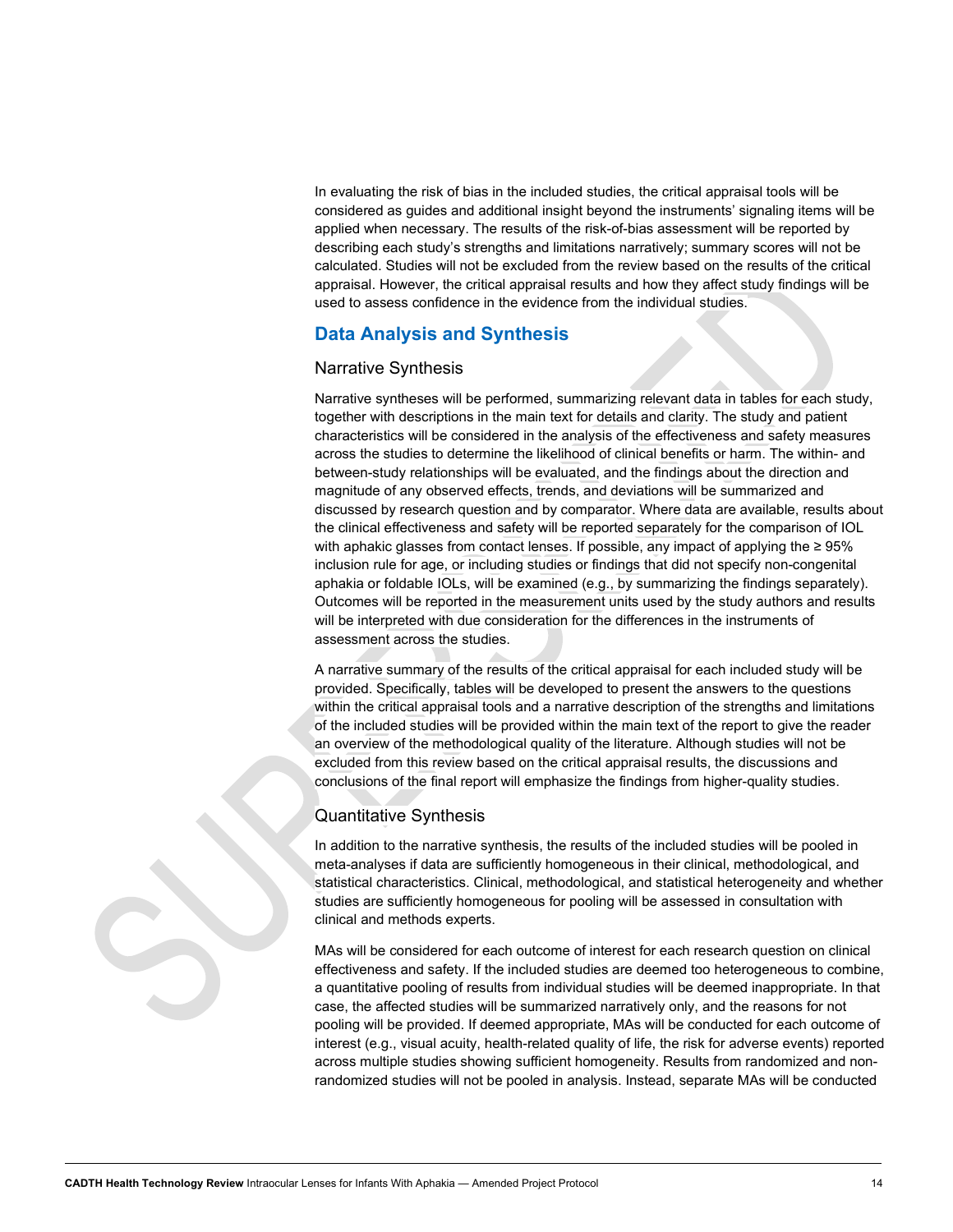for these 2 types of study designs. Random and/or fixed models will be considered, as appropriate.

As aggregate data will be used, the unit of analysis will be the primary study. Dichotomous data will be analyzed as risk ratios or odds ratios to allow for comparisons across studies. Continuous data will be analyzed using either mean differences or standardized mean differences. Mean differences will be used when pooling studies that used the same outcome measure. Standardized mean differences will be applied when pooling studies with different measures of assessment of the same outcome. If both unadjusted and adjusted effects are reported, the adjusted effects will be used in MAs. If multiple adjusted estimates of effects are reported, the one that is judged to minimize the risk of bias due to confounding will be used in MAs.

Statistical heterogeneity will be assessed using graphical presentations (e.g., forest plots) and calculations of the Chi<sup>2</sup> statistic and the  $I<sup>2</sup>$  statistic, which quantifies the variability in effect estimates due to heterogeneity rather than chance (i.e., sampling error).<sup>32</sup> Heterogeneity will be interpreted with guidance from Higgins and colleagues,<sup>33</sup> which defines low, moderate, and high  $I^2$  values as 25%, 50%, and 75%, respectively. Heterogeneity will be interpreted with true P values.

If there are 10 or more included studies of a given study design and a particular outcome, publication bias will be assessed visually using funnel plots and objectively using Egger's regression test and Begg's rank correlation test.<sup>34</sup>

MAs will be carried out using the Cochrane Review Manager software (version 5.3, or the most up-to-date version available at the time of analysis).

#### Subgroup Analyses

In addition to analyzing the individual outcomes by research questions for the overall population, narrative and quantitative analyses in the following subgroups will be conducted as data permit:

- Age (e.g., studies or findings on mixed populations versus no mixed populations based on the age eligibility criteria for each research question; 0 to ≤ 6 months versus > 6 to ≤ 12 months for Research Questions 1, 2, and 4; 0 to ≤ 6 months, > 6 to ≤ 12 months, or > 12 to ≤ 24 months versus > 24 months up to 12 years of age for Research Question 3)
- Eye involvement (e.g., bilateral versus unilateral)
- Time of surgery (e.g., before 2010 versus 2010 and beyond to evaluate any difference in outcomes that might be attributable to advances in surgical instruments and technology, and broader uptake in foldable IOL use compared with single-unit rigid IOLs in Canada).

#### Reporting of Findings

The systematic review will be prepared in consideration of relevant reporting guidelines (e.g., PRISMA statement,<sup>35</sup> PRISMA harms,<sup>36</sup> Meta-analysis of Observational Studies in Epidemiology [MOOSE] reporting checklist,<sup>37</sup> Synthesis Without Meta-analysis [SWiM] guideline<sup>38</sup>) and will meet the criteria outlined in A Measurement Tool to Assess Systematic Reviews 2 (AMSTAR 2) checklist.39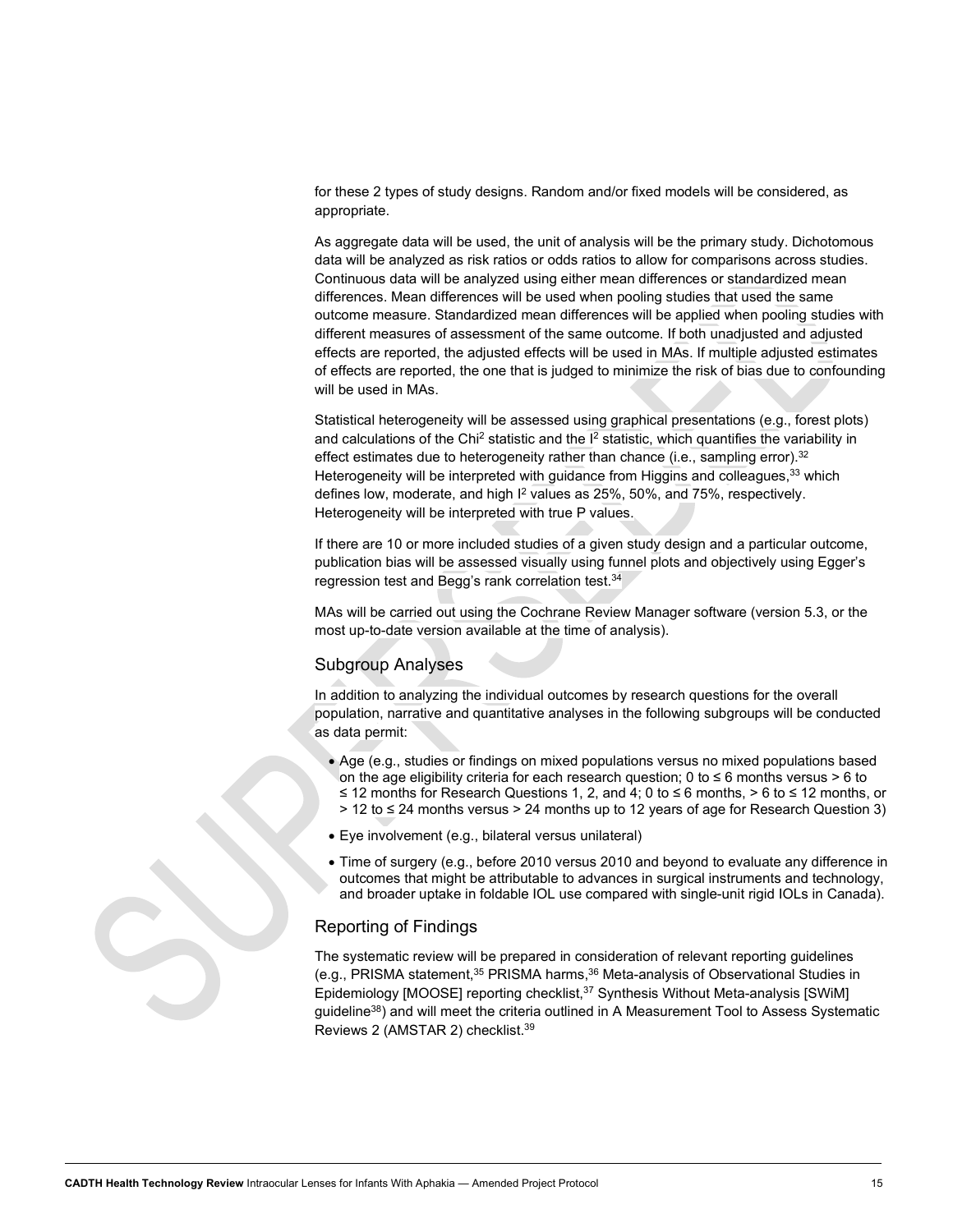

## <span id="page-15-0"></span>**Opportunities for Stakeholder Feedback**

All stakeholders will be given the opportunity to provide feedback on the draft included studies list and the draft report. Unpublished data identified as part of the feedback process may only be included if the source of data is in the public domain.

### <span id="page-15-1"></span>**Patient and Family Engagement**

CADTH involves patients, families, and patient groups to improve the quality and relevance of our assessments, ensuring that the affected patients and caregivers have an opportunity to provide input into the report. CADTH has adopted a *Framework for Patient Engagement in Health Technology Assessment*. The framework includes standards for patient involvement in individual HTAs and support and guide our activities involving patients. For this systematic review, the value of relevance and the belief that patients have the knowledge, perspectives, and unique experiences that contribute to essential evidence for HTA will guide our patient engagement activities. CADTH will engage people with direct experience of treatment such as parents, caregivers of pediatric patients, or older children themselves who have received treatment for aphakia.

#### <span id="page-15-2"></span>**Invitation to Participate and Consent**

A CADTH Patient Engagement Officer will reach out to relevant support and advocacy groups, clinical experts, and other CADTH networks to identify potential collaborators. The Patient Engagement Officer will contact potential participants by email to explore their interest in becoming involved. The preliminary request will include the purpose and scope of this systematic review, the purpose of engagement, and the nature of engagement activities. The Patient Engagement Officer will obtain informed consent from the participants to share their information and comments with CADTH staff.

#### <span id="page-15-3"></span>**Engagement Activities**

Participants will be asked to reflect on their personal experiences at several time points during the assessment, including:

- before protocol finalization
- during the drafting of the initial reviews
- upon completion of the final report.

Perspectives gained through the engagement process will be used in several ways, including ensuring the relevance of outcomes of interest for the clinical assessment, commenting on themes emerging from the participants' experiences and perspectives, implementation reviews, and commenting on other key concepts that were identified through prior scoping activities. Parents or caregivers' involvement will enable the research team to consider the evidence alongside an understanding of the wider real-life experiences. Participants may provide valuable feedback on the clarity of writing and comment on the relevance of the findings to Canadian patients and families.

Once preliminary findings are available, the parents or caregivers will be invited to a discussion with the researchers. The conversation will explore the participant's perceptions of key findings, including if the findings are understandable and if they reflect personal experiences or understandings. This conversation will be used to consider the possible need to explore avenues of analysis that have been missed or underdeveloped, add additional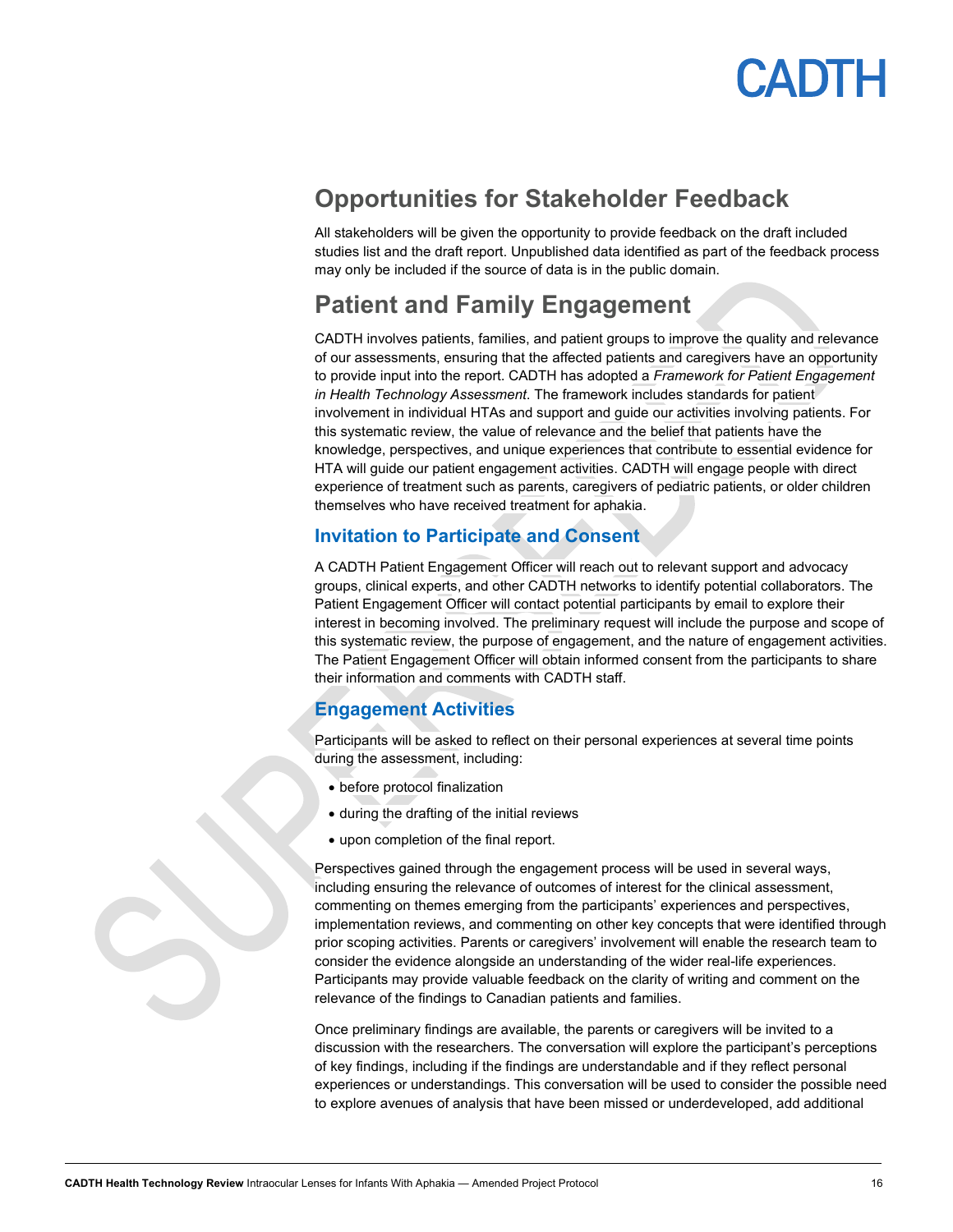concepts or experiences that relate to identified categories, or inform the processes underlying the implantation of IOLs to correct aphakia in infants and the context of analysis.

#### <span id="page-16-0"></span>**Reporting**

The reporting of this section will follow the *Guidance for Reporting Involvement of Patients*  and the Public reporting checklist known as the GRIPP2 Short Form<sup>40</sup> and include the outcomes, discussion, and reflection items, as suggested by that guidance, to outline in a final report the process of engagement and where and how participants' contributions were used in the assessment. The Patient Engagement Officer will keep track of patient engagement activities and interactions in detailed notes and communications, which will be stored on a password-protected network drive and will be permanently deleted in accordance with CADTH's document retention policy. CADTH will provide reflections and critical perspectives on the participating parents' or caregivers' involvement with the research team in the final report.

## <span id="page-16-1"></span>**Protocol Amendments**

If amendments are required at any time during the study, reasons for changes will be recorded in a study file and subsequently reported within the final report. If necessary, a rescreening of the previous literature search or an updated literature search will be performed to capture additional data, according to the amendments. Updates to the PROSPERO submission will be made accordingly (submitted, registration number not yet received).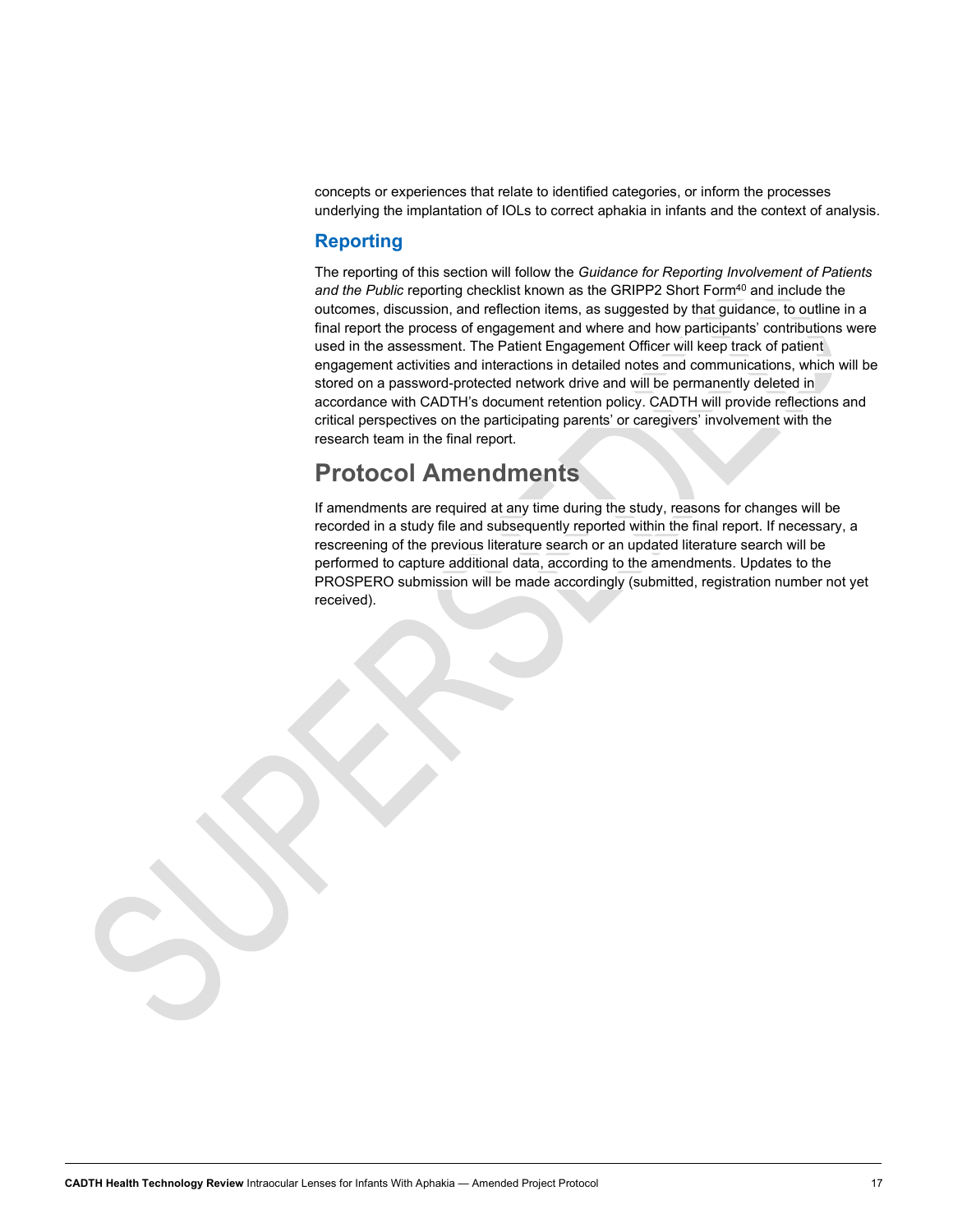### <span id="page-17-0"></span>**References**

- 1. Garin M. Aphakia in adults and children. 2018; [https://www.2020detroit.com/aphakia-in-adults-and-children/.](https://www.2020detroit.com/aphakia-in-adults-and-children/) Accessed 2020 Sep 25.
- 2. Christiano D. Aphakia. *Healthline* 2018[; https://www.healthline.com/health/eye-health/aphakia.](https://www.healthline.com/health/eye-health/aphakia) Accessed 2020 Sep 28.
- 3. National Institutes of Health Genetic and Rare Diseases Information Center (GARD). Congenital primary aphakia. 2011; [https://rarediseases.info.nih.gov/diseases/9952/congenital-primary-aphakia.](https://rarediseases.info.nih.gov/diseases/9952/congenital-primary-aphakia) Accessed 2020 Sep 25.
- 4. Moosajee M, Sarkar H. Congenital primary aphakia. *Orphanet* 2020[; https://www.orpha.net/consor/cgi-bin/OC\\_Exp.php?lng=EN&Expert=83461.](https://www.orpha.net/consor/cgi-bin/OC_Exp.php?lng=EN&Expert=83461)  Accessed 2021 Jan 4.
- 5. Royal National Institute of Blind People (RNIB). Congenital cataracts. 2019[; https://www.rnib.org.uk/eye-health/eye-conditions/congenital-cataracts.](https://www.rnib.org.uk/eye-health/eye-conditions/congenital-cataracts)  Accessed 2020 Sep 25.
- 6. Wilson ME. Pediatric cataracts: overview. 2015[; https://www.aao.org/disease-review/pediatric-cataracts-overview.](https://www.aao.org/disease-review/pediatric-cataracts-overview) Accessed 2020 Sep 25.
- 7. Costakos DM. Eye disorders. In: Kliegman RM, Lye PS, Bordini B, Toth H, Basel D, eds. *Nelson pediatric symptom-based diagnosis*. Amsterdam (NL): Elsevier; 2018:563-593.e562.
- 8. Drack AV. Pediatric ophthalmology. In: Palay DA, Krachmer JH, eds. *Primary care opthalmology*. 2nd ed. Maryland Heights (MO): Mosby; 2005:229-273.
- 9. Medsinge A, Nischal KK. Pediatric cataract: challenges and future directions. *Clin Ophthalmol.* 2015;9:77-90.
- 10. Medical Dictionary. Accomodation. 2021[; https://medical-dictionary.thefreedictionary.com/accommodation.](https://medical-dictionary.thefreedictionary.com/accommodation) Accessed 2021 Jan 3.
- 11. Kierstan Boyd. IOL implants: lens replacement after cataracts. *American Academy of Ophthalmology* 2019; [https://www.aao.org/eye](https://www.aao.org/eye-health/diseases/cataracts-iol-implants)[health/diseases/cataracts-iol-implants.](https://www.aao.org/eye-health/diseases/cataracts-iol-implants) Accessed 2021 Jan 3.
- 12. Yorston D. Surgery for congenital cataract. *Community Eye Health.* 2004;17(50):23-25.
- 13. Baradaran-Rafii A, Shirzadeh E, Eslani M, Akbari M. Optical correction of aphakia in children. *J Ophthalmic Vis Res.* 2014;9(1):71-82.
- 14. Chen J, Chen Y, Zhong Y, Li J. Comparison of visual acuity and complications between primary IOL implantation and aphakia in patients with congenital cataract younger than 2 years: a meta-analysis. *J Cataract Refract Surg.* 2020;46(3):465-473.
- 15. Giles K, Ernest M, Christelle D, et al. Aphakia correction by injection of foldable intra ocular lens in the anterior chamber. *Ophthalmol Eye Dis.* 2013;5:17- 22.
- 16. Chang DF. Intraocular lenses for cataract surgery (general info). *Chang Cataract* [https://www.changcataract.com/cataract-information-center-los](https://www.changcataract.com/cataract-information-center-los-altos/selecting-your-lens-implant/intraocular-lenses-for-cataract-surgery/)[altos/selecting-your-lens-implant/intraocular-lenses-for-cataract-surgery/.](https://www.changcataract.com/cataract-information-center-los-altos/selecting-your-lens-implant/intraocular-lenses-for-cataract-surgery/) Accessed 2021 Jan 3.
- 17. Magli A, Forte R, Rombetto L. Long-term outcome of primary versus secondary intraocular lens implantation after simultaneous removal of bilateral congenital cataract. *Graefes Arch Clin Exp Ophthalmol.* 2013;251(1):309-314.
- 18. Lambert SR, Aakalu VK, Hutchinson AK, et al. Intraocular lens implantation during early childhood: A report by the American Academy of Ophthalmology. *Ophthalmology.* 2019;126(10):1454-1461.
- 19. Vasavada AR, Vasavada V. Current status of IOL implantation in pediatric eyes: an update. *Expert Rev Med Devices.* 2017:1-9.
- 20. Kruger SJ, DuBois L, Becker ER, et al. Cost of intraocular lens versus contact lens treatment after unilateral congenital cataract surgery in the infant aphakia treatment study at age 5 years. *Ophthalmology.* 2015;122(2):288-292.
- 21. McGowan J, Sampson M, Salzwedel DM, Cogo E, Foerster V, Lefebvre C. PRESS Peer Review of Electronic Search Strategies: 2015 guideline statement. *J Clin Epidemiol.* 2016;75:40-46.
- 22. Grey matters: a practical tool for searching health-related grey literature. Ottawa (ON): CADTH; 2019[: https://www.cadth.ca/grey-matters.](https://www.cadth.ca/grey-matters) Accessed 2020 Dec 15.
- 23. Dekkers OM, Egger M, Altman DG, Vandenbroucke JP. Distinguishing case series from cohort studies. *Ann Intern Med.* 2012;156(1 Pt 1):37-40.
- 24. Solebo AL, Cumberland P, Rahi JS. 5-year outcomes after primary intraocular lens implantation in children aged 2 years or younger with congenital or infantile cataract: findings from the IoLunder2 prospective inception cohort study. *Lancet Child Adolesc Health.* 2018;2(12):863-871.
- 25. Morrison A, Polisena J, Husereau D, et al. The effect of English-language restriction on systematic review-based meta-analyses: a systematic review of empirical studies. *Int J Technol Assess Health Care.* 2012;28(2):138-144.
- 26. Nussbaumer-Streit B, Klerings I, Dobrescu AI, et al. Excluding non-English publications from evidence-syntheses did not change conclusions: a metaepidemiological study. *J Clin Epidemiol.* 2020;118:42-54.
- 27. Liberati A, Altman DG, Tetzlaff J, et al. The PRISMA statement for reporting systematic reviews and meta-analyses of studies that evaluate health care interventions: explanation and elaboration. *J Clin Epidemiol.* 2009;62(10):e1-e34.
- 28. Higgins JPT SJ, Page MJ, Sterne JAC, editors. Revised Cochrane risk-of-bias tool for randomized trials (RoB 2). London (GB): The Cochrane Collaboration; 2019[: https://drive.google.com/file/d/19R9savfPdCHC8XLz2iiMvL\\_71lPJERWK/view.](https://drive.google.com/file/d/19R9savfPdCHC8XLz2iiMvL_71lPJERWK/view) Accessed 2020 Dec 15.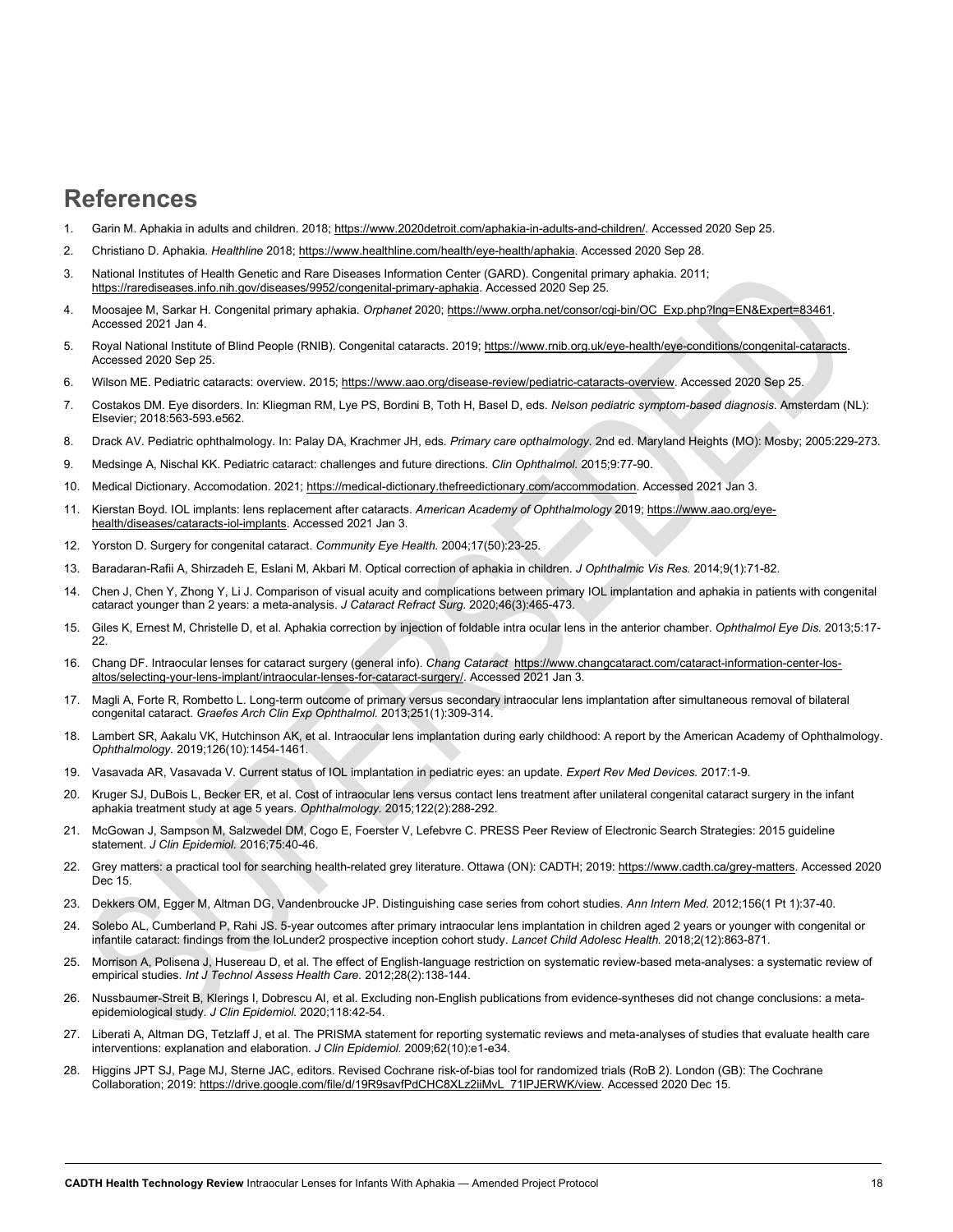- 29. Kim SY, Park JE, Lee YJ, et al. Testing a tool for assessing the risk of bias for nonrandomized studies showed moderate reliability and promising validity. *J Clin Epidemiol.* 2013;66(4):408-414.
- 30. Kim SY, Lee YJ, Seo HJ, Park JE. Revision of clinical research literature classification tool and risk of bias assessment tool. Wonju (KR): Health Insurance Review & Assessment Service; 2013: [http://repository.hira.or.kr/bitstream/2019.oak/1593/2/%EC%9E%84%EC%83%81%EC%97%B0%EA%B5%AC%EB%AC%B8%ED%97%8C%20%EB%B](http://repository.hira.or.kr/bitstream/2019.oak/1593/2/%EC%9E%84%EC%83%81%EC%97%B0%EA%B5%AC%EB%AC%B8%ED%97%8C%20%EB%B6%84%EB%A5%98%EB%8F%84%EA%B5%AC%20%EB%B0%8F%20%EB%B9%84%EB%9A%A4%EC%9E%84%EC%9C%84%ED%97%98%20%ED%8F%89%EA%B0%80%EB%8F%84%EA%B5%AC%20%EA%B0%9C%EC%A0%95%20%EC%97%B0%EA%B5%AC.pdf) [6%84%EB%A5%98%EB%8F%84%EA%B5%AC%20%EB%B0%8F%20%EB%B9%84%EB%9A%A4%EC%9E%84%EC%9C%84%ED%97%98%20%E](http://repository.hira.or.kr/bitstream/2019.oak/1593/2/%EC%9E%84%EC%83%81%EC%97%B0%EA%B5%AC%EB%AC%B8%ED%97%8C%20%EB%B6%84%EB%A5%98%EB%8F%84%EA%B5%AC%20%EB%B0%8F%20%EB%B9%84%EB%9A%A4%EC%9E%84%EC%9C%84%ED%97%98%20%ED%8F%89%EA%B0%80%EB%8F%84%EA%B5%AC%20%EA%B0%9C%EC%A0%95%20%EC%97%B0%EA%B5%AC.pdf) [D%8F%89%EA%B0%80%EB%8F%84%EA%B5%AC%20%EA%B0%9C%EC%A0%95%20%EC%97%B0%EA%B5%AC.pdf.](http://repository.hira.or.kr/bitstream/2019.oak/1593/2/%EC%9E%84%EC%83%81%EC%97%B0%EA%B5%AC%EB%AC%B8%ED%97%8C%20%EB%B6%84%EB%A5%98%EB%8F%84%EA%B5%AC%20%EB%B0%8F%20%EB%B9%84%EB%9A%A4%EC%9E%84%EC%9C%84%ED%97%98%20%ED%8F%89%EA%B0%80%EB%8F%84%EA%B5%AC%20%EA%B0%9C%EC%A0%95%20%EC%97%B0%EA%B5%AC.pdf) Accessed 2020 Dec 15.
- 31. Drummond MF, Jefferson TO. Guidelines for authors and peer reviewers of economic submissions to the BMJ. The BMJ Economic Evaluation Working Party. *BMJ.* 1996;313(7052):275-283.
- 32. Deeks JJ, Higgins JPT, Altman DG. Chapter 10: Analysing data and undertaking meta-analyses. In: Higgins JPT, Thomas J, eds. *Cochrane handbook for systematic reviews of interventions*. London (GB): The Cochrane Collaboration; 2020[: https://training.cochrane.org/handbook/current/chapter-10.](https://training.cochrane.org/handbook/current/chapter-10)  Accessed 2021 Jan 15.
- 33. Higgins JP, Thompson SG, Deeks JJ, Altman DG. Measuring inconsistency in meta-analyses. *BMJ.* 2003;327(7414):557-560.
- 34. Table 10.4.b: Proposed tests for funnel plot asymmetry. In: Higgins JPT, Green S, eds. *Cochrane handbook for systematic reviews of interventions, version 5.1.0*. London (GB): The Cochrane Collaboration; 2011[: https://handbook-5-](https://handbook-5-1.cochrane.org/chapter_10/table_10_4_b_proposed_tests_for_funnel_plot_asymmetry.htm) [1.cochrane.org/chapter\\_10/table\\_10\\_4\\_b\\_proposed\\_tests\\_for\\_funnel\\_plot\\_asymmetry.htm.](https://handbook-5-1.cochrane.org/chapter_10/table_10_4_b_proposed_tests_for_funnel_plot_asymmetry.htm) Accessed 2020 Mar 26.
- 35. Moher D, Liberati A, Tetzlaff J, Altman DG. Preferred reporting items for systematic reviews and meta-analyses: the PRISMA statement. *Ann Intern Med.*  2009;151(4):264-269, w264.
- 36. Zorzela L, Loke YK, Ioannidis JP, et al. PRISMA harms checklist: improving harms reporting in systematic reviews. *BMJ.* 2016;352:i157.
- 37. Stroup DF, Berlin JA, Morton SC, et al. Meta-analysis of observational studies in epidemiology: a proposal for reporting. Meta-analysis Of Observational Studies in Epidemiology (MOOSE) group. *JAMA.* 2000;283(15):2008-2012.
- 38. Campbell M, McKenzie JE, Sowden A, et al. Synthesis without meta-analysis (SWiM) in systematic reviews: reporting guideline. *BMJ.* 2020;368:l6890.
- 39. Shea BJ, Reeves BC, Wells G, et al. AMSTAR 2: a critical appraisal tool for systematic reviews that include randomised or non-randomised studies of healthcare interventions, or both. *BMJ.* 2017;358:j4008.
- 40. Staniszewska S, Brett J, Simera I, et al. GRIPP2 reporting checklists: tools to improve reporting of patient and public involvement in research. *BMJ.*  2017;358:j3453.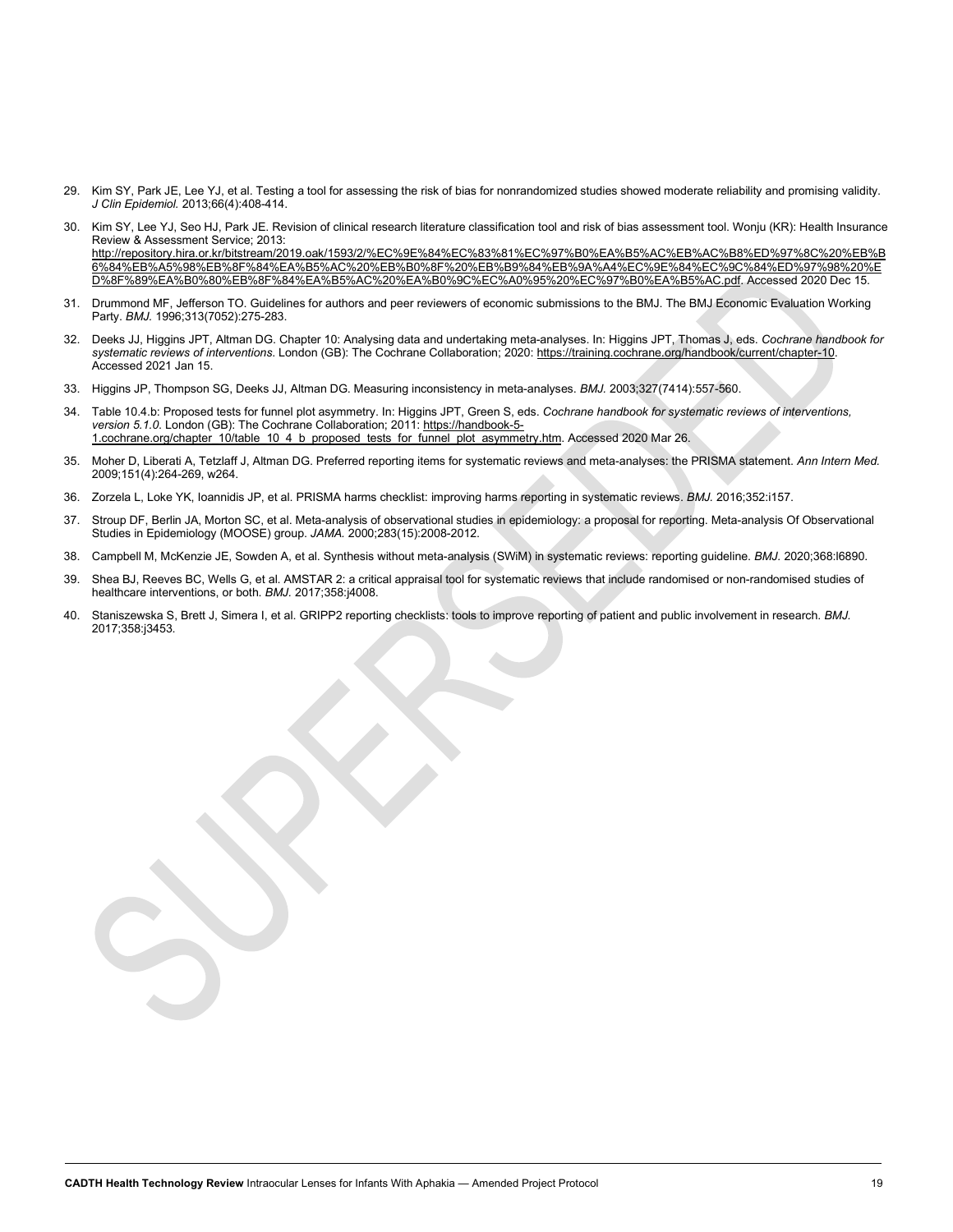## <span id="page-19-0"></span>**Appendix 1: Literature Search Strategy**

### **Clinical Literature Search**

| <b>OVERVIEW</b>     |                                                                                                                                                                                                                                               |  |
|---------------------|-----------------------------------------------------------------------------------------------------------------------------------------------------------------------------------------------------------------------------------------------|--|
| Interface:          | Ovid                                                                                                                                                                                                                                          |  |
| Databases:          | MEDLINE All (1946 to present)<br>Embase (1974 to present)<br>Cochrane Central Register of Controlled Trials (CCTR)<br>Note: Subject headings have been customized for each database. Duplicates between databases will<br>be removed in Ovid. |  |
| Date of Search:     | January 2021                                                                                                                                                                                                                                  |  |
| Alerts:             | Monthly search updates until project completion                                                                                                                                                                                               |  |
| Study Types:        | No filters applied to limit by study type                                                                                                                                                                                                     |  |
| Limits:             | Publication date limit: 2010 to present<br>Language limit: English-language<br>Conference abstracts: excluded                                                                                                                                 |  |
| <b>SYNTAX GUIDE</b> |                                                                                                                                                                                                                                               |  |
|                     | At the end of a phrase, searches the phrase as a subject heading                                                                                                                                                                              |  |
| exp                 | Explode a subject heading                                                                                                                                                                                                                     |  |
|                     | Before a word, indicates that the marked subject heading is a primary topic;<br>or, after a word, a truncation symbol (wildcard) to retrieve plurals or varying endings                                                                       |  |
| adj#                | Requires terms to be adjacent to each other within # number of words (in any order)                                                                                                                                                           |  |
| .ti                 | Title                                                                                                                                                                                                                                         |  |
| .ab                 | Abstract                                                                                                                                                                                                                                      |  |
| .kf                 | Author keyword heading word (MEDLINE)                                                                                                                                                                                                         |  |
| .kw                 | Author keyword (Embase); keyword (CENTRAL)                                                                                                                                                                                                    |  |
| vb.<br>dq.          | Device trade name (Embase)<br>Candidate term word (Embase)                                                                                                                                                                                    |  |
| .jw                 | Journal word title (MEDLINE)                                                                                                                                                                                                                  |  |
| .jx                 | Journal word title (Embase)                                                                                                                                                                                                                   |  |
| medall              | Ovid database code: MEDLINE All, 1946 to present, updated daily                                                                                                                                                                               |  |
| oemezd              | Ovid database code; Embase, 1974 to present, updated daily                                                                                                                                                                                    |  |
| cctr                | Ovid database code; Cochrane Central Register of Controlled Trials                                                                                                                                                                            |  |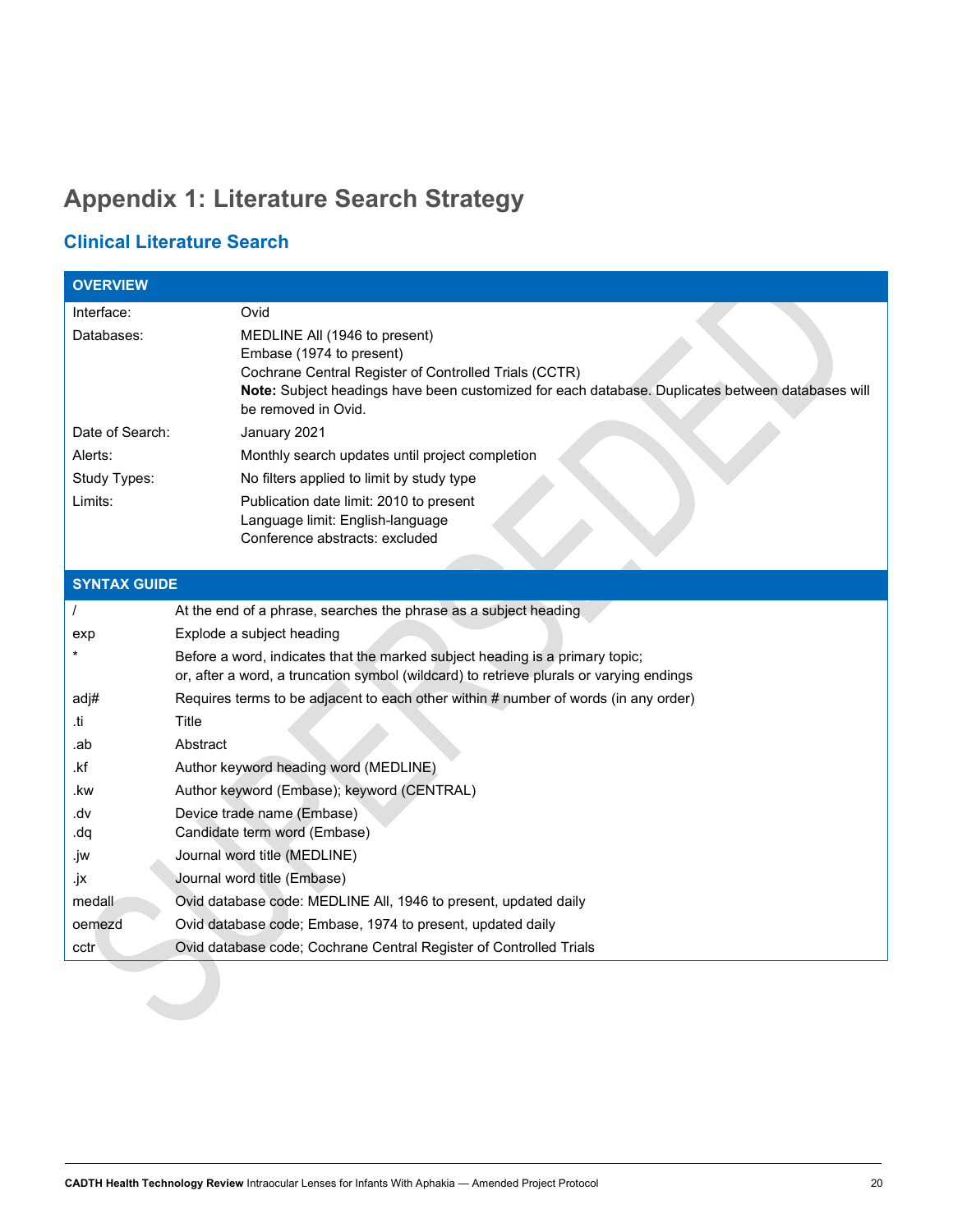

| <b>MULTI-DATABASE STRATEGY</b> |                                                                                                                                                                                                                                                                                                                                                                                                                                                                                                                     |  |
|--------------------------------|---------------------------------------------------------------------------------------------------------------------------------------------------------------------------------------------------------------------------------------------------------------------------------------------------------------------------------------------------------------------------------------------------------------------------------------------------------------------------------------------------------------------|--|
| Line #                         | <b>Search Strategy</b>                                                                                                                                                                                                                                                                                                                                                                                                                                                                                              |  |
| 1                              | exp aphakia/                                                                                                                                                                                                                                                                                                                                                                                                                                                                                                        |  |
| 2                              | aphaki*.ti,ab,kf,kw.                                                                                                                                                                                                                                                                                                                                                                                                                                                                                                |  |
| 3                              | ((absence or absent) adj3 lens*).ti,ab,kf,kw.                                                                                                                                                                                                                                                                                                                                                                                                                                                                       |  |
| 4                              | 1 or 2 or 3                                                                                                                                                                                                                                                                                                                                                                                                                                                                                                         |  |
| 5                              | exp Cataract Extraction/                                                                                                                                                                                                                                                                                                                                                                                                                                                                                            |  |
| 6                              | exp Cataract/                                                                                                                                                                                                                                                                                                                                                                                                                                                                                                       |  |
| 7                              | cataract*.ti,ab,kf,kw.                                                                                                                                                                                                                                                                                                                                                                                                                                                                                              |  |
| 8                              | 5 or 6 or 7                                                                                                                                                                                                                                                                                                                                                                                                                                                                                                         |  |
| 9                              | 4 or 8                                                                                                                                                                                                                                                                                                                                                                                                                                                                                                              |  |
| 10                             | Lens Implantation, Intraocular/                                                                                                                                                                                                                                                                                                                                                                                                                                                                                     |  |
| 11                             | exp Lenses, Intraocular/                                                                                                                                                                                                                                                                                                                                                                                                                                                                                            |  |
| 12                             | ((intraocular or intra ocular or artificial* or implant* or prosthe*) adj3 (lens or lenses)).ti,ab,kf,kw.                                                                                                                                                                                                                                                                                                                                                                                                           |  |
| 13                             | (pseudophaki* adj3 lens*).ti,ab,kf,kw.                                                                                                                                                                                                                                                                                                                                                                                                                                                                              |  |
| 14                             | (IOL or IOLs or acrysof* or enVista* or (Alcon* adj (MA60* or SA60*)) or (Artisan* adj Aphakia*)).ti,ab,kf,kw.                                                                                                                                                                                                                                                                                                                                                                                                      |  |
| 15                             | 10 or 11 or 12 or 13 or 14                                                                                                                                                                                                                                                                                                                                                                                                                                                                                          |  |
| 16                             | "Congenital, Hereditary, and Neonatal Diseases and Abnormalities"/ or Congenital abnormalities/ or exp Child/ or<br>exp Infant/ or exp Pediatrics/ or Pediatricians/ or Hospitals, Pediatric/ or Child Health/                                                                                                                                                                                                                                                                                                      |  |
| 17                             | (child or children or childhood or infant* or infancy or baby or babies or newborn* or new born* or neonat* or neo<br>nat* or preemie or preemies or months old or months of age or toddler* or paediatric* or pediatric* or girl or girls or<br>boy or boys or kid or kids or preschool* or pre school* or schoolage* or school age* or preteen* or pre teen* or ((1<br>year or one year or 2 year or two year or 2 years or two years) adj2 (age or aged or old)) or congenital* or<br>juvenile*).ti,ab,kf,kw,jw. |  |
| 18                             | 16 or 17                                                                                                                                                                                                                                                                                                                                                                                                                                                                                                            |  |
| 19                             | 9 and 15 and 18                                                                                                                                                                                                                                                                                                                                                                                                                                                                                                     |  |
| 20                             | Cataract/cn                                                                                                                                                                                                                                                                                                                                                                                                                                                                                                         |  |
| 21                             | ((genetic or developmental) adj2 cataract*).ti,ab,kf,kw.                                                                                                                                                                                                                                                                                                                                                                                                                                                            |  |
| 22                             | 20 or 21                                                                                                                                                                                                                                                                                                                                                                                                                                                                                                            |  |
| 23                             | 15 and 22                                                                                                                                                                                                                                                                                                                                                                                                                                                                                                           |  |
| 24                             | 19 or 23                                                                                                                                                                                                                                                                                                                                                                                                                                                                                                            |  |
| 25                             | limit 24 to english language                                                                                                                                                                                                                                                                                                                                                                                                                                                                                        |  |
| 26                             | 25 use medall                                                                                                                                                                                                                                                                                                                                                                                                                                                                                                       |  |
| 27                             | 24 use cctr                                                                                                                                                                                                                                                                                                                                                                                                                                                                                                         |  |
| 28                             | 26 or 27                                                                                                                                                                                                                                                                                                                                                                                                                                                                                                            |  |
| 29                             | aphakia/                                                                                                                                                                                                                                                                                                                                                                                                                                                                                                            |  |
| 30                             | aphaki*.ti,ab,kw,dq.                                                                                                                                                                                                                                                                                                                                                                                                                                                                                                |  |
| 31                             | ((absence or absent) adj3 lens*).ti,ab,kw,dq.                                                                                                                                                                                                                                                                                                                                                                                                                                                                       |  |
| 32                             | 29 or 30 or 31                                                                                                                                                                                                                                                                                                                                                                                                                                                                                                      |  |
| 33                             | exp cataract extraction/                                                                                                                                                                                                                                                                                                                                                                                                                                                                                            |  |
| 34                             | exp cataract/                                                                                                                                                                                                                                                                                                                                                                                                                                                                                                       |  |
|                                |                                                                                                                                                                                                                                                                                                                                                                                                                                                                                                                     |  |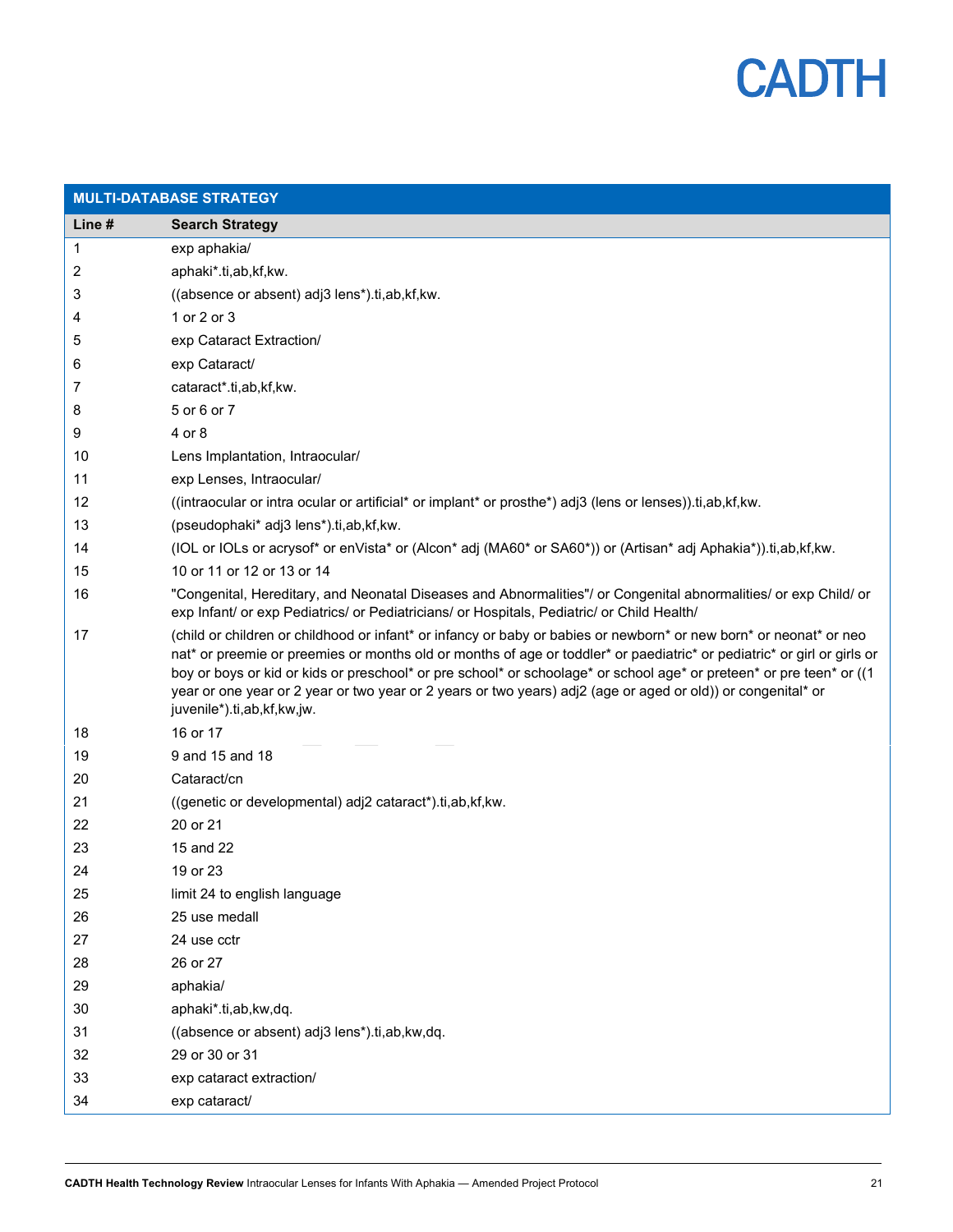| <b>MULTI-DATABASE STRATEGY</b> |                                                                                                                                                                                                                                                                                                                                                                                                                                                                                                                      |  |  |
|--------------------------------|----------------------------------------------------------------------------------------------------------------------------------------------------------------------------------------------------------------------------------------------------------------------------------------------------------------------------------------------------------------------------------------------------------------------------------------------------------------------------------------------------------------------|--|--|
| Line #                         | <b>Search Strategy</b>                                                                                                                                                                                                                                                                                                                                                                                                                                                                                               |  |  |
| 35                             | traumatic cataract/                                                                                                                                                                                                                                                                                                                                                                                                                                                                                                  |  |  |
| 36                             | cataract*.ti,ab,kw,dq.                                                                                                                                                                                                                                                                                                                                                                                                                                                                                               |  |  |
| 37                             | 33 or 34 or 35 or 36                                                                                                                                                                                                                                                                                                                                                                                                                                                                                                 |  |  |
| 38                             | 32 or 37                                                                                                                                                                                                                                                                                                                                                                                                                                                                                                             |  |  |
| 39                             | exp lens implant/                                                                                                                                                                                                                                                                                                                                                                                                                                                                                                    |  |  |
| 40                             | lens implantation/                                                                                                                                                                                                                                                                                                                                                                                                                                                                                                   |  |  |
| 41                             | ((intraocular or intra ocular or artificial* or implant* or prosthe*) adj3 (lens or lenses)).ti,ab,kw,dv,dq.                                                                                                                                                                                                                                                                                                                                                                                                         |  |  |
| 42                             | (pseudophaki* adj3 lens*).ti,ab,kw,dv,dq.                                                                                                                                                                                                                                                                                                                                                                                                                                                                            |  |  |
| 43                             | (IOL or IOLs or acrysof* or enVista* or (Alcon* adj (MA60* or SA60*)) or (Artisan* adj Aphakia*)).ti,ab,kw,dv,dq.                                                                                                                                                                                                                                                                                                                                                                                                    |  |  |
| 44                             | 39 or 40 or 41 or 42 or 43                                                                                                                                                                                                                                                                                                                                                                                                                                                                                           |  |  |
| 45                             | newborn disease/ or congenital disorder/ or congenital malformation/ or exp Child/ or pediatric patient/ or<br>Pediatrics/ or exp pediatric surgery/ or pediatric surgeon/ or pediatric ward/ or pediatrician/ or pediatric hospital/ or<br>child health/ or child health care/                                                                                                                                                                                                                                      |  |  |
| 46                             | (child or children or childhood or infant* or infancy or baby or babies or newborn* or new born* or neonat* or neo<br>nat* or preemie or preemies or months old or months of age or toddler* or paediatric* or pediatric* or girl or girls or<br>boy or boys or kid or kids or preschool* or pre school* or schoolage* or school age* or preteen* or pre teen* or ((1<br>year or one year or 2 year or two years or 2 years or two years) adj2 (age or aged or old)) or congenital* or<br>juvenile*).ti,ab,kw,jx,dq. |  |  |
| 47                             | 45 or 46                                                                                                                                                                                                                                                                                                                                                                                                                                                                                                             |  |  |
| 48                             | 38 and 44 and 47                                                                                                                                                                                                                                                                                                                                                                                                                                                                                                     |  |  |
| 49                             | exp congenital cataract/                                                                                                                                                                                                                                                                                                                                                                                                                                                                                             |  |  |
| 50                             | cataract/cn                                                                                                                                                                                                                                                                                                                                                                                                                                                                                                          |  |  |
| 51                             | ((genetic or developmental) adj2 cataract*).ti,ab,kw.                                                                                                                                                                                                                                                                                                                                                                                                                                                                |  |  |
| 52                             | 49 or 50 or 51                                                                                                                                                                                                                                                                                                                                                                                                                                                                                                       |  |  |
| 53                             | 44 and 52                                                                                                                                                                                                                                                                                                                                                                                                                                                                                                            |  |  |
| 54                             | 48 or 53                                                                                                                                                                                                                                                                                                                                                                                                                                                                                                             |  |  |
| 55                             | 54 not conference abstract.pt.                                                                                                                                                                                                                                                                                                                                                                                                                                                                                       |  |  |
| 56                             | limit 55 to english language                                                                                                                                                                                                                                                                                                                                                                                                                                                                                         |  |  |
| 57                             | 56 use oemezd                                                                                                                                                                                                                                                                                                                                                                                                                                                                                                        |  |  |
| 58                             | 28 or 57                                                                                                                                                                                                                                                                                                                                                                                                                                                                                                             |  |  |
| 59                             | exp animals/                                                                                                                                                                                                                                                                                                                                                                                                                                                                                                         |  |  |
| 60                             | exp animal experimentation/ or exp animal experiment/                                                                                                                                                                                                                                                                                                                                                                                                                                                                |  |  |
| 61                             | exp models animal/                                                                                                                                                                                                                                                                                                                                                                                                                                                                                                   |  |  |
| 62                             | nonhuman/                                                                                                                                                                                                                                                                                                                                                                                                                                                                                                            |  |  |
| 63                             | exp vertebrate/ or exp vertebrates/                                                                                                                                                                                                                                                                                                                                                                                                                                                                                  |  |  |
| 64                             | or/59-63                                                                                                                                                                                                                                                                                                                                                                                                                                                                                                             |  |  |
| 65                             | exp humans/                                                                                                                                                                                                                                                                                                                                                                                                                                                                                                          |  |  |
| 66                             | exp human experimentation/ or exp human experiment/                                                                                                                                                                                                                                                                                                                                                                                                                                                                  |  |  |
| 67                             | or/65-66                                                                                                                                                                                                                                                                                                                                                                                                                                                                                                             |  |  |
|                                |                                                                                                                                                                                                                                                                                                                                                                                                                                                                                                                      |  |  |